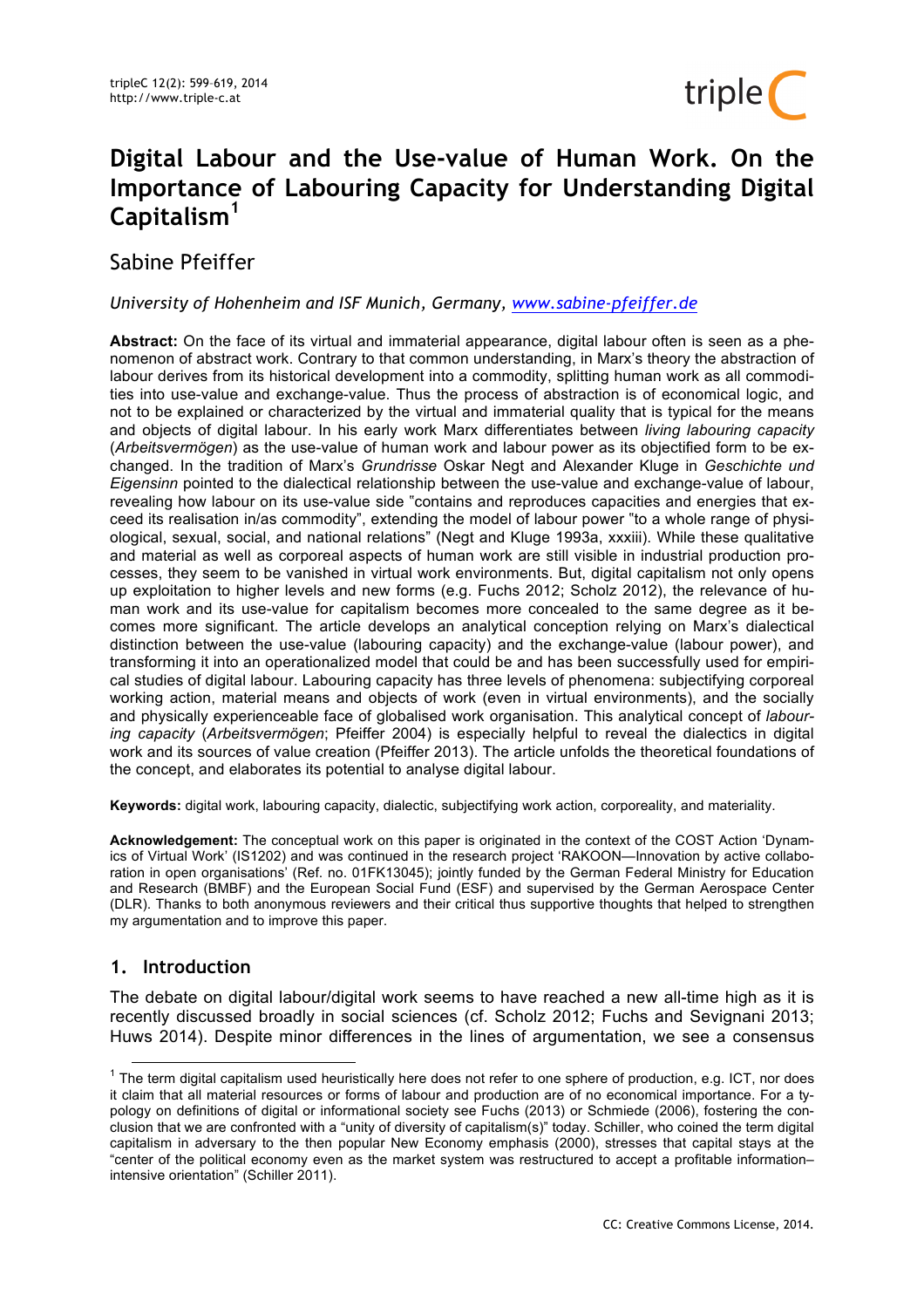that work and labour are analytical terms of sustaining importance. Human labour remains the actual source of value creation in the Internet economy. The vivid debate though, points to a peculiar movement: while labour at its core is becoming more important as a source of value creation, on the manifestation level it seems to be fading from view (Pfeiffer 2013, 30): "Human labour remains quantitatively and qualitatively relevant for value creation in the Internet economy: On the one hand, its commodification takes on expanded forms; whilst on the other, more options open up for labour input beyond employment and exchange relationships or to use its results as commons."

Fuchs and Sevignani (2013, 237) stress the importance of Marxian labour theory and argue that the difference between labour and work still matters. For them labour is rendered as the valorisation dimension of digital work. The authors revisit the economically driven process of abstractification that Marx developed as the most important characteristic for all capitalistic labour. Fuchs and Sevignani deserve the credit for demonstrating how vital Marx's concept of work and labour still is: how work as an essential category is necessary labour, producing use-value in a concrete labour process; and, how many layers of abstraction are necessary to transform it into abstract labour as commodity, with a quantifiable exchangevalue (2013, 248). Thus far, there seems to be no need for analysing digital work differently than Marx would have done it, and in that respect I totally agree with Fuchs and Sevignani (and many others as well): The double character of work/labour that Marx unfolded is "alive and kicking", be capitalism digital or not. There is no need for re-inventing well serving analytical categories if we want to understand the economic function and movements that are specific for capitalism; there may are new options for and means of exploitation in a digital and therefore more globally organized capitalism, but the underlying logic seems steadfast.

Fuchs and Sevignani also look into digital work, which they understand, mostly as bare of material manifestations, be it body or be it objects. The digital quality in their definition comes out of a special form of organizing experiences, derived from brain, speech, and digital media. Following their further line of argumentation reveals three "dialectically connected" dimensions: cognitive work, communicative work, and co-operative work (Fuchs and Sevignani 2013, 252). The *subjects* of these three working dimensions are single humans or groups of humans, their *objects of work* are experiences, thoughts or meaning; and their *instruments of work* are described as brain, or brain with mouth and ears; or a brain with mouth, ears and body. Finally, the *products of work* in their presented table also show relations ordered in an upward manner: cognitive work transforms experiences into thoughts, communicative work produces meaning out of thoughts, and in turn these meanings can be shared in co-operative work (Fuchs and Sevignani 2013, 252). The provided heuristic on digital work helps me to clarify the dimensions I think should be analytically elaborated further, and to specify the questions in due course that have to be asked and should be answered.

First of all, and again, I agree with Fuchs and Sevignani upon the feeling that work in digital times needs to be re-considered, although its use-value producing quality has not changed. Besides that consensus, the fact alone that some means, objects and processes of labour and/or work are more virtualized, digitised, or informatised than a couple of years before, does not convincingly justify to reinvent work as an analytical category. A pinch of unease creeps in here, that is best expressed by Ursula Huws, who criticised the emerging consensus "that the world as we know it is becoming quite dematerialised (or, as Marx put it, 'all that is solid melts into air')", and it became "taken for granted that 'knowledge' is the only source of value, [...] and any assertion of the physical claims of the human body in the hereand-now is hopelessly old-fashioned" (Huws 1999, 30). In that sense, I will follow Ursula Huws on her path into what she named the challenge of "re-embody cyberspace", making "visible the material components of this virtual world" (1999, 30).

In its core, this objective is tantamount to a dialectical endeavour. Hence, the *second chapter* challenges the too often to be seen approach of a dualism that is labelled as dialectic. As an example the concept of Scott Lash is critically discussed, which claims that in times of informationalisation, dualism comes to its end. This notion stands for common debates that non-analytically propose all theoretical terms of the past to be obsolete in the face of the shining brand new phenomenon of the Web. No better could the aim of the second chapter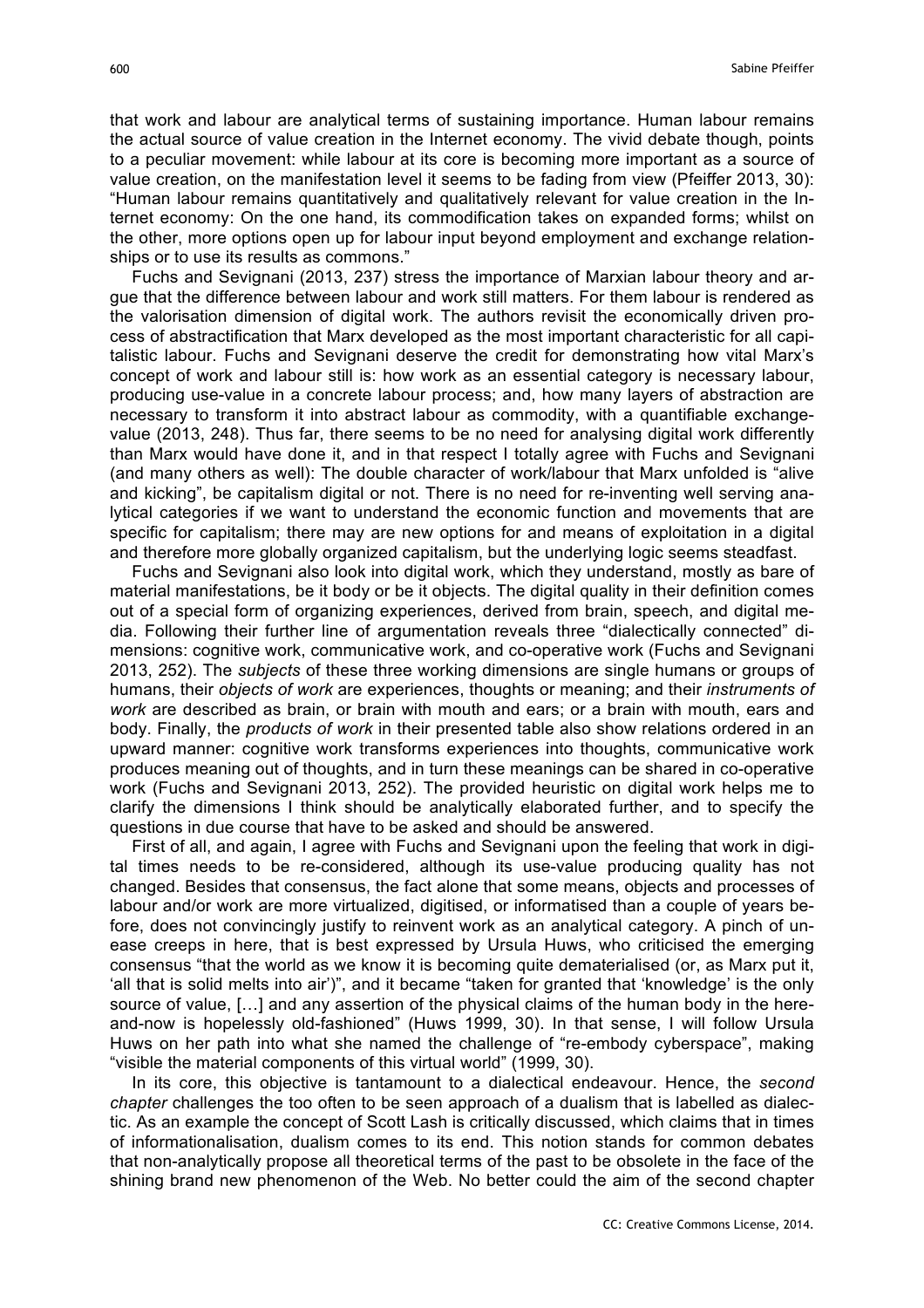be characterized than in the words of Lefebvre: "But to define 'the new' by sifting out everything that distinguishes it from the old is not as easy as the dogmatists with their lack of dialectic used to believe. Our era is truly an era of transition; everything about it is transitory, everything, right down to men and their lives. The informed observer will be as struck as much by similarities as by differences, as much by the unity within contradiction as by contradiction itself. The one must not eliminate the other" (Lefebvre 1991, 50).

The main object of this paper which will be outlined in the *third chapter* is to develop an analytical conception relying on Marx's dialectical distinction between the use-value (*labouring capacity*) and the exchange-value (labour power) side of human labour, and transforming it into an operationalized model that could be and has been successfully used for empirical studies of digital labour. As we will see, *labouring capacity* has three levels of phenomena: subjectifying corporeal work action, material means and objects of work (even in virtual environments), and the socially and physically experienceable face of globalised work organisation. The third chapter will unfold the theoretical foundations of the concept and elaborate its potential to analyse digital labour, bringing materiality and the corporeal back in. The *fourth chapter* will summarize the key conclusions of this paper and offer some prospects on the potential of the concept of labouring capacity for empirical studies on digital work.

## **2. Re-visiting Digital Work, Abstractification and Dialectics**

As the Internet continues to develop, we are exposed to a continuing stream of proclamations of novelty and socio-theoretical diagnoses of the times, from a variety of provenances, each based on the notion that the Web has introduced fundamental changes to existing paradigms. These concepts include the "informatisation of production" in the *Age of Empire* (Hardt and Negri 2000, 280–303), the new "terms of the economic transitions" beyond capital (Hardt and Negri 2009, 263–311), the notion of the "new economy" in *Network Society* (Castells 2000, 77–100), or the current thesis of a "new social operating system" in *Networked* by Rainie and Wellman 2012).

In contrast with prominent said positively tinged interpretations of the Web, other authors point to an expanded commodification. In these approaches, mostly from a critical perspective, the Web is clearly tagged as a place where interactive networking between people becomes a new object of commercial exploitation (Abelson et al. 2008, 110–11). Users are not primarily of interest as customers but themselves become merchandise (Fuchs 2011) and community experiences on the Web turn into an object of exploitation and source of capital accumulation (Fuchs 2012). These analyses reveal the fact that the core of many web driven business models is "to get everyone to work for free"; namely, all that sharing has a "dark side [...] that hits labour hardest" (Caldwell 2009, 161).

Elsewhere (Pfeiffer 2013) I tried to show how a web based economy needs an exact distinction between value creation understood as the actual process of producing new values; that is, values that do not exist prior to their production process, before the application of human labour. Value realisation, on the other hand, is the process by which the product that originated as part of value generation is valorised and successfully exchanged in the market for money or other value. In other words, it is about actually realising the already-generated value in the marketplace. This very abstract and generalised distinction will suffice for now. It is not new in the tradition of the economic labour theory of value. It is in this way, in particular, that the Marxist explanation of the economy understands value generation primarily as a material production process, in the course of which an equally material product is created by the exertion of human labour capacity. In this tradition, value realisation is conceived as a one-time, isolated act of exchange: as the transfer of goods from production to distribution. These definitions are ideal-typical, analytical characterisations, which Marx used in order to lay bare the nature of these processes in his political economy. Only in this way could he pursue his objective: to work out the importance of human labour as the crucial source of value added and hence of value creation. Ideal types and analytical distinctions, however, can never—and this applies to all schools of thought – be equated with empirical reality. The Marxian analysis pursued the nature of processes, intent on looking beyond manifestations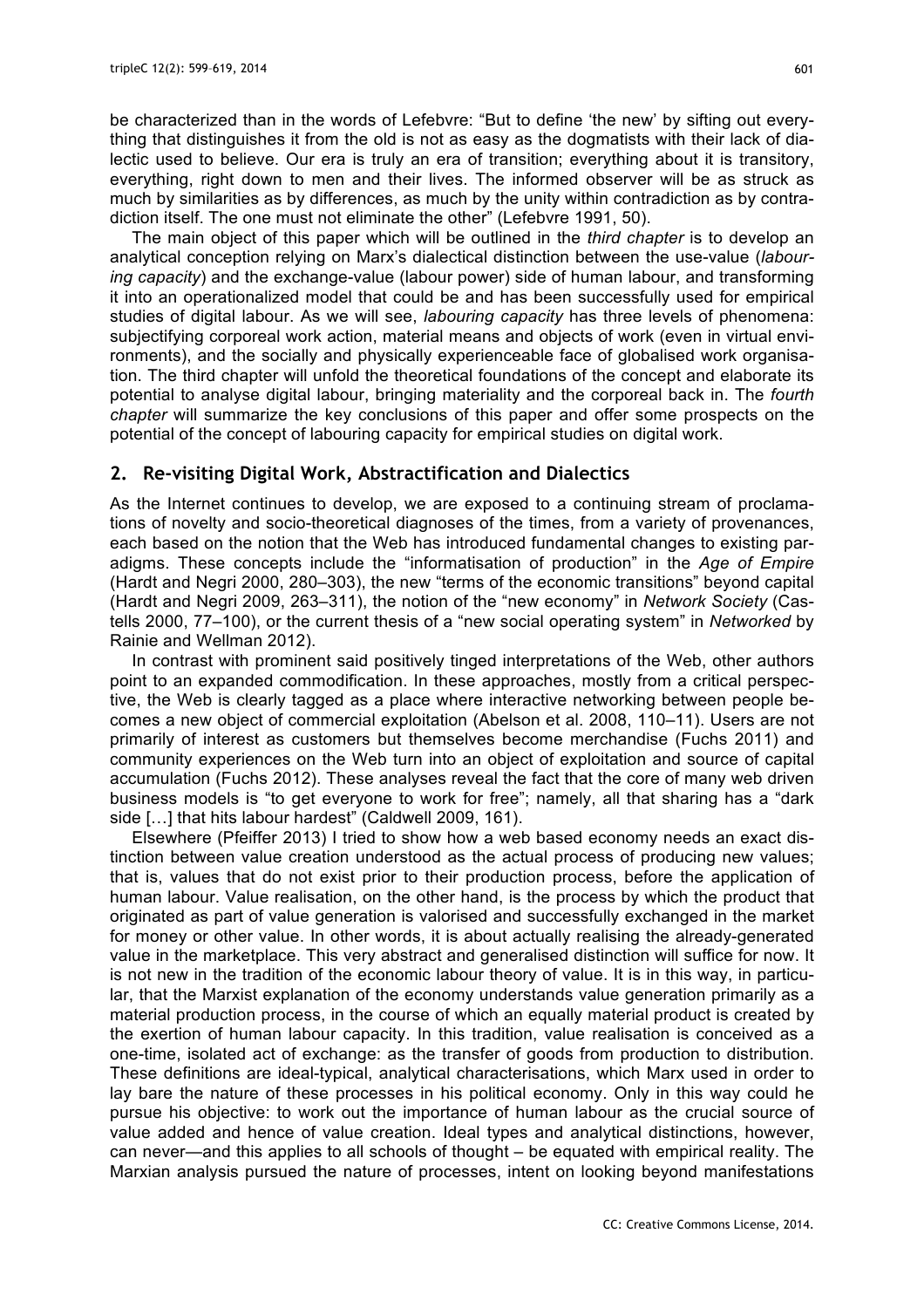(and their empirical variety). However, in applying Marxist theory the multiplicity of empirical manifestations has too often and for much too long been reduced to phenomena that are as close as possible to their intrinsic ideal type. The (mistaken) conclusion that has often suggested itself is that value can only be produced with material products and through industrial production, because added value is so impressively explained by them. In the same way, the importance of other areas of value generation has been underestimated for a long time, just like the value realisation processes, although there, too, human labour has also always engaged in creating value. Starting from this basic analytical distinction, I do not adopt the constantly recurring differentiation between production and information, which appears so frequently in the works cited above. The emphasis solely on the interactive or the cooperative is equally unconvincing, because it is precisely such stylisation of the importance of cooperation in work and cooperation as work a-historically as a new phenomena that makes it difficult for the Web-induced changes in the relationship between cooperation and work to be grasped analytically.

So far, both perspectives so to speak lack dialectical grounding for an in-depth critique. Here, too, it is a matter of deliberately focusing on the structurally concealed areas and qualities and to embark on a search for the inherent *other* in the everyday. This perspective is neither an end in itself nor a retreat into empirical minutiae, but rather the expression of a decidedly critical perspective. A critical and policy-relevant perspective will not stop on the level of analysing social conditions and their current variations of economically driven strategies. The critical (and consequently the dialectical) view describes not only the aims and functioning of what it wants to critique but looks for the "wrench in the machinery": It seeks out the places where processes do not run seamlessly, where they encounter resistance, and where subversive dealings with them develop; it looks for what escapes the subsuming logic per se; it searches for the inherent limits on the processes themselves, and it is therefore always on the lookout for starting points for alteration and opposition.

Lash (2002) declares the dualistic relationship between use-value and exchange-value to be obsolete, citing the increase in the immaterial thanks to digitisation. This does not appear to be convincing, for two reasons. First, capitalism, especially in its highly industrialised phase, alongside material goods has always produced the immaterial in the form of services, works of the intellect, information and entire systems of cultural scientification practices. Secondly, it remains unclear—because unsubstantiated—why Lash posits dissolution of this dualism for the information society: "But the logic of informationalisation is altogether different. Unlike the logic of commodification it is not dualist, but immanentist. It explodes and partly marginalises the exchange value/use value couple" (Lash 2002, 9).

Lash does not clarify how and why digitisation in particular can cause the dissolution of use-value from exchange-value; instead, he describes manifestations of this dissolving process: Namely, everything is now allegedly "dis-embedded"—actors, people, non-humans, and networks, cultural and material objects and, above all, also information. This analytical vagueness could be overcome by not conceiving the relationship between exchange-value and use-value as dualistic, but rather as dialectical—as laid out by Marx. It is worthwhile to differentiate clearly between dualism and dialectics. A dualism comprises two sets of facts or characteristics of a clearly and succinctly different nature but which are not opposed as such (e.g. fish and meat). Dialectics, in contrast, distinguishes dialectical unity from logical identity, dialectical from logical difference, and dialectical contradiction from logical contradiction.

Lefebvre explains that by work and leisure: their relation is "not a simple one: the two words are at one and the same time united and contradictory (therefore their relation is dialectical)" (1991, 29). As Joachim Israel develops (1979), dialectics comprises dualistic concepts; opposing elements within a totality are fundamental to dialectical thinking. The relationship between the opposing elements is therefore of an *internal* nature, a relationship Marx points out in his description of the separated unity commodities are constructed of: "So far two aspects of the commodity—use-value and exchange-value—have been examined, but each one separately. The commodity, however, is the direct *unity* of use-value and ex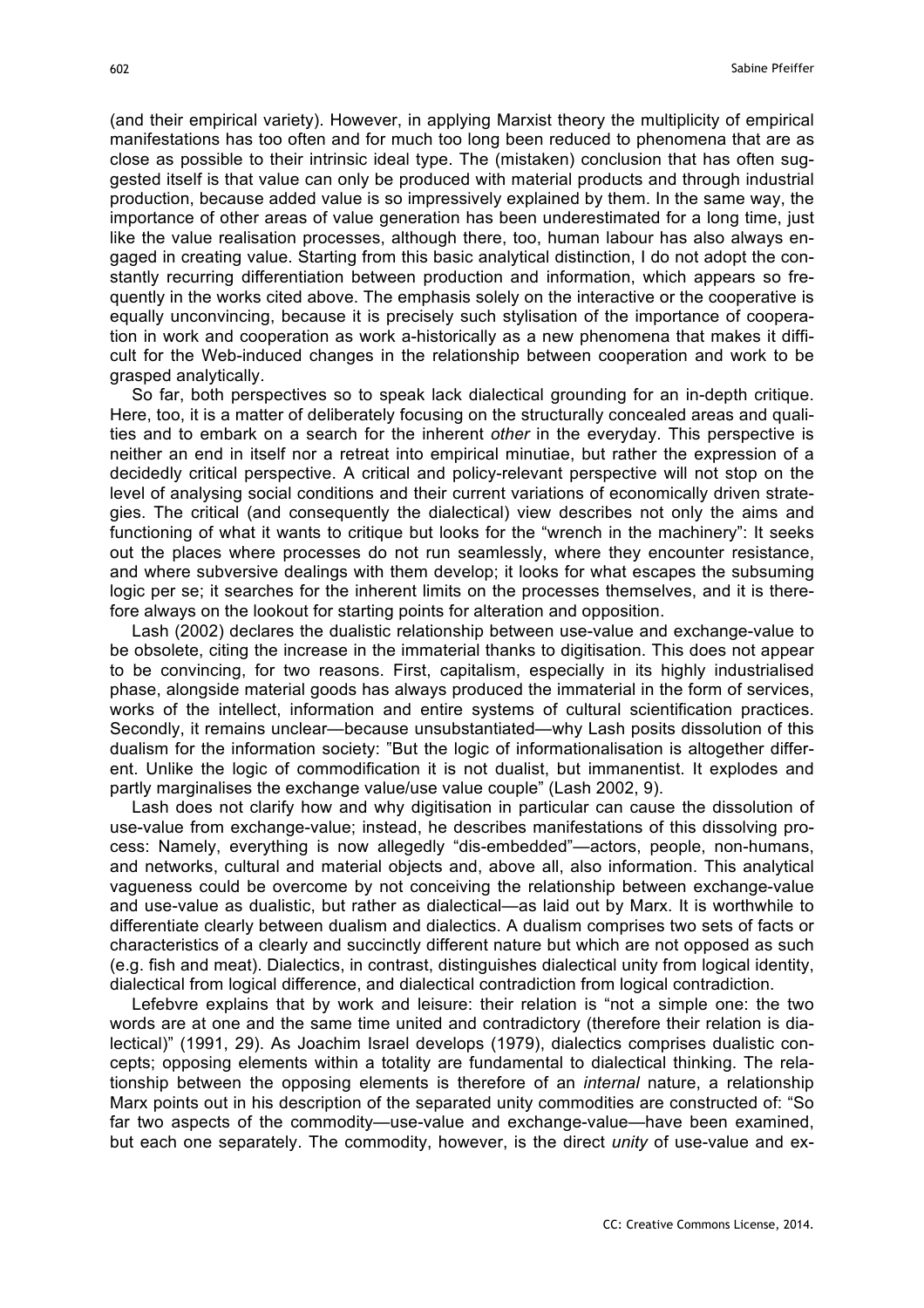change-value, and at the same time it is a commodity only in relation to other commodities" (Marx 1859b, 269–92). 2

In contrast to a dualistic understanding, use-value and exchange-value indeed do not simply confront each other as oppositional, but simultaneously condition each other and combine inseparably in goods. In order to test the relevance of the dialectical method, in what follows I will assume an unbroken dialectical (not dualistically misunderstood) relationship between use-value and exchange-value and apply it—entirely in the vein of Lash's informationalisation—to information and knowledge. Beforehand, it will pay to reread the "inventor" of this dialectical relationship: While exchange-value, being a quantitative relationship, expresses a proportion (quantitative ratio) that makes the most varied use-values exchangeable, use-value itself encompasses the qualitative, the usefulness of a good: "The utility of a thing makes it a use value. But this utility is not a thing of air. Being limited by the physical properties of the commodity, it has no existence apart from that commodity. A commodity, such as iron, corn, or a diamond, is therefore, so far as it is a material thing, a use value, something useful. This property of a commodity is independent of the amount of labour required to appropriate its useful qualities. When treating of use value, we always assume to be dealing with definite quantities, such as dozens of watches, yards of linen, or tons of iron. The use values of commodities furnish the material for a special study, that of the commercial knowledge of commodities. Use values become a reality only by use or consumption: they also constitute the substance of all wealth, whatever may be the social form of that wealth. In the form of society we are about to consider, they are, in addition, the material depositories of exchange value" (Marx 1887c, 45–51).

If the decisive factor in use-value is its usefulness, which, moreover, is realised exclusively through appropriative use by humans, nothing argues against also applying this definition to goods that are not substantial-material. Thus, the use-value of a book is extracted only by reading it, of an image editing software only with specific use—i.e. in actually manipulating a digital image—and of a computer game by playing it. Still, we might be tempted to agree with Lash—"tons of iron" has such a seductively obsolete industrial society ring to it.

Every good potentially has use-value. At a given point in time, any good can have a certain use for a particular purpose, independent of whether the commodity body, to use Marx's term, is represented materially or immaterially. Realising the use-value that is potentially embedded in a good requires the expenditure of human effort: The use-value must be handled or processed, used up or used, consumed—ultimately, it must be appropriated in some form. It follows that the use-value is something that inheres potentially in every substantial representation of a thing but that it is realised only during the process of appropriation. This assertion is completely transferrable without alteration to digitised products also. The (seeming) non-substantiality of an operating system or a software application is not as immaterial as some authors would have it. Software is software is software. And this it is in a very specific manner; for example, as optimised for a certain type of processor, able to run on a specific operating system, etc. Software is software; it is not a car, nor a shirt, coffee pot or book. It harbours within it a particular purpose sphere, a potential usefulness that constitutes its usevalue. The use-value of a word processor is exploited in writing with it—however much I might exert myself, as a user I have as much chance of teasing out a 3D animation from a word processor as from a scripting language like HTML or a programming language not designed for 3D functionalities. In other words, nothing has changed in the fundamental Marxian assertion about use-value if we apply the concept to seemingly immaterial products—this is also why I do not call them immaterial but abstract-substantial. It holds true for both product types that the substantial-material and the abstract-substantial commodity bodies both register a potential use-value—so, for example, the possibility of riding on a motorcycle is its potential use-value or the possibility of writing texts is a word processor's potential use-value. Both commodity bodies have in common that the respective potential use-value cannot arbi-

 $2$  All citations of Marx in this article are to be found in the online version of the English MECW (Marx Engels Collected Works; http://www.marxists.org/archive/marx/works/cw/). Bibliographical details are each identified by the MECW volume, the specific work and/or chapter, the corresponding range of (offline) pages, and the according link.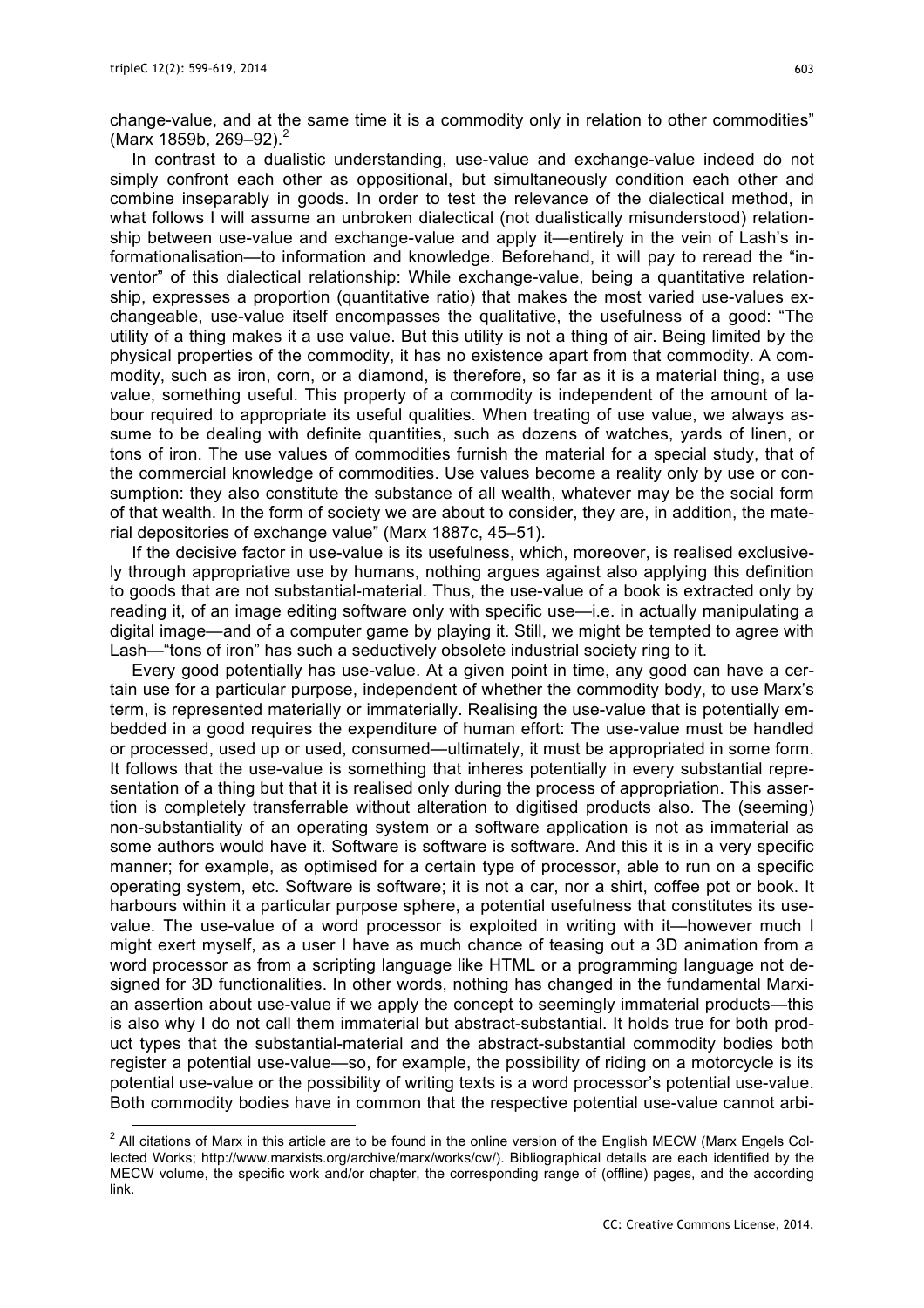trarily be abstracted from the substantial-material or abstract-substantial conditions of the commodity body. Thus, we may indeed misuse both motorcycle and word processor but only within the framework of specific, given implementations that materialise very well in some fashion: "One and the same use-value can be used in various ways. But the extent of its possible application is limited by its existence as an object with distinct properties. It is, moreover, determined not only qualitatively but also quantitatively" (Marx 1859b, 269–92).

In addition, it applies equally to both commodity bodies that their potential use-value realizes itself exclusively in the framework of their use or appropriation. Hence, with respect to use-value, no difference of a fundamental nature can be detected between abstractsubstantial and substantial-material products. $3$  The relevance of use-value is salvaged into informational capitalism. Nevertheless, this does not necessarily prove yet that the usevalue/exchange-value relationship remains as intact dialectically. After all, compared with industrial society, a fundamental difference emerges concerning the production of commodity bodies carrying the respective use-values: While the potential use-values that are bound to substantial-material commodity bodies cannot be reproduced, but instead always require the production of a new commodity body, in the case of abstract-substantial commodity bodies the potential use-value is indeed reproducible, since only the data media holding the actual "immaterial" commodity body must be produced and no longer the commodity body itself. In this regard, the dialectical relationship between use-value and exchange-value must in fact receive renewed scrutiny.

Digital capitalism goes hand in hand with an increase in the quantitative importance of abstract-substantial versus substantial-material commodity bodies. Paradoxically, with the increasing exchange-value compatibility of the commodity bodies, their potential use-values become more conspicuous and important. We can trace this very clearly in the software example: The initial one-time production process (of programming) results in an abstractsubstantial commodity body (the code) that (through compilation and duplicability) turns out be especially exchange-value-compatible, because an increment in the goods to be produced for market does not require a further programming production process, just a download capability. This apparently total decoupling of use-value production from goods production at first glance looks like a capitalistic "wet dream": Make a one-time investment in the means of production and in live workers for the software programming production process; next, with a minimal investment in a duplication process, reproduce the use-value as much as desired and then realize an exchange-value in the market that far exceeds the cost of reproduction every time. In fact, this reproducibility of potential use-value can be interpreted as a new direction of movement within the dialectical relationship between use-value and exchange-value. However, it does not lead, as Lash asserts, to a dissolution or marginalisation of this relationship. Instead,—and this is something that can only be understood dialectically—the seeming triumph of exchange-value as dominant leads to its opposite: Precisely this is what brings the importance of live work and the use-value side of their products and appropriative processes into sharper relief. The debates during the Open Source movement, involving demands for publishing the source codes or criticism of software patenting, exactly refer to this dialectical movement. Or, as Schmiede points out: "informatisation" should not be understood as "a linear tendency but a contradictory in itself" (2006: 334).

 $3$  Software products for example always have a substantial and physical-material basis, not only because material resources are necessarily applied to produce or to use them. The central point I want to highlight here is that the notion of substantiality addresses the material and bodily quality that immanently resides in all objects and instruments of work and in all human work they derive from. The distinction between physical and intellectual work neglects that even working processes of highly abstract thinking are embedded in human corporeality and in its ability of coping with and acting in a material environment. Marx would be the last to ignore that immanent material aspect as he emphatically analysed how abstractification driven by economic dynamics of capitalism conceals this material foundation of the human species.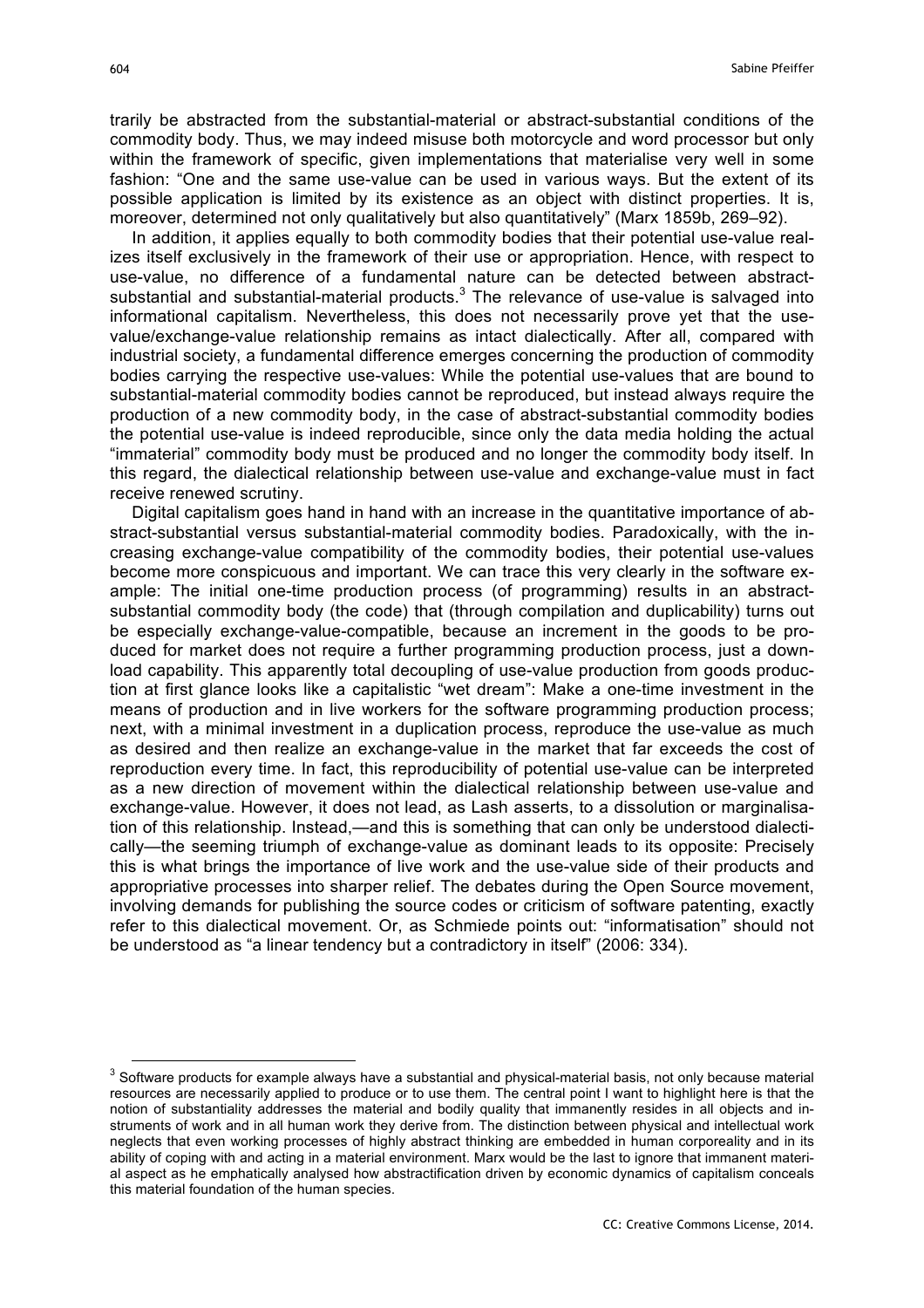#### **3.1. On the Origins of a Dually Neglected Category**

*Labouring capacity,* as we will see can be conceptualized as the use-value side of labour, existent both, *beyond* paid labour and *within*. This qualitative core of human labour is dually neglected: First of all capitalism ineluctably disdains though uses and relies on this noncommodity side of human work. Secondly, in critical theory *labouring capacity* is often overseen and dismissed as romantic ideas of a younger Marx who overcame this weakness in his more elaborated and analysis of the *Capital*. As debates in Marxism lack a tradition of theorising this dialectical counterpart of labour power, it seems necessary to begin the unfolding of this concept by a clarification on its theoretical origins and semantic notions—an endeavour that unavoidably has to start with the terms work and labour. As mentioned above, Fuchs and Sevignani (2013, 239–49) already elaborated the distinction between both with special respect to the terms digital work vs. Digital labour, these debate here will just be briefly touched, and just to the extent that is necessary for understanding the argumentation to follow.

In Marxism usually labour is defined as "the capacity to do useful work which adds value to commodities" (Bottomore et al. 1998, 265). Adolph Douai, a pioneer German-American Marxist sees labour as the "opposite of capital", as "working force employed by capitalists and exploited by them", and therefore as "the enemy of human dignity and self-development" while he defines work as "human activity for the purpose of useful production" (Douai 1887, 1). Hannah Arendt defines labour as the never-ending necessity of producing consumable products, satisfying biological and physiological needs and fulfilling sustenance of life. In her view, not capitalism but the "industrial revolution has replaced all workmanship with labour, and the result has been that the things of the modern world have become labour products whose natural fate is to be consumed, instead of work products which are there to be used" (Arendt 1998, 124). Opposed to Marx's view the use-value of goods here seems to be attached to the realm of their origin, be it work (applying action resulting in work products to be used) or be it labour (fabricating labour products to be consumed). Similar to Arendt's distinctions, more current theories distinguish between work that is connected to art and creativity on one hand and mere production necessity on the other. In his book on gift, originally published in the late 1970s and actually re-discovered in the web-inspired debate on commons and a sharing economy, Lewis Hyde (Hyde 2007) discusses the notions of labour and work, but in a slightly different way: While welding on an assembly line, washing dishes, computing taxes or walking rounds in a psychiatric clinic is considered to be work, writing a poem, raising a child, developing a new calculus or resolving neurosis, and even all forms of inventions are seen as labours (Hyde 2007, 63-64). The line of distinction drawn here is that "there are labours that do not pay because they, or the ends to which they are directed, require built-in constraints on profiteering, exploitation, and—more subtly—the application of comparative value with which the market is by nature at ease. There are two points here, one having to do with the nature of work, the other with the commitment of the worker" (Hyde 2007, 138).

Although Arendt's and Hyde's definitions of work and labour do differ in perspective and wording, they share one central point: claiming there is a natural or deeper source of human working or labouring activity that somehow cannot be reached by market's logic and is evident in its untouched purity only beyond mere necessity needs, that is creative and artful or deeply caring activity. Both views try to save the not-market driven core of human work from the consuming logic of markets, exploitation or industrially organized forms of work. This is explicitly (with Arendt) or implicitly (with Hyde) opposed to a—as will be shown in due course—misunderstanding of Marx's theory of labour: To decipher contradictions in empirically real formations of capitalistic work, critical labour theory immanently needs a dialectical vis-à-vis to labour power even *within* capitalistic labour, not only as mere transcendental idea.

As he lays out in his earlier work, Marx defines labour in the sense of general life activity and human productivity. For him labour is the "living, form-giving fire; it is the transitoriness of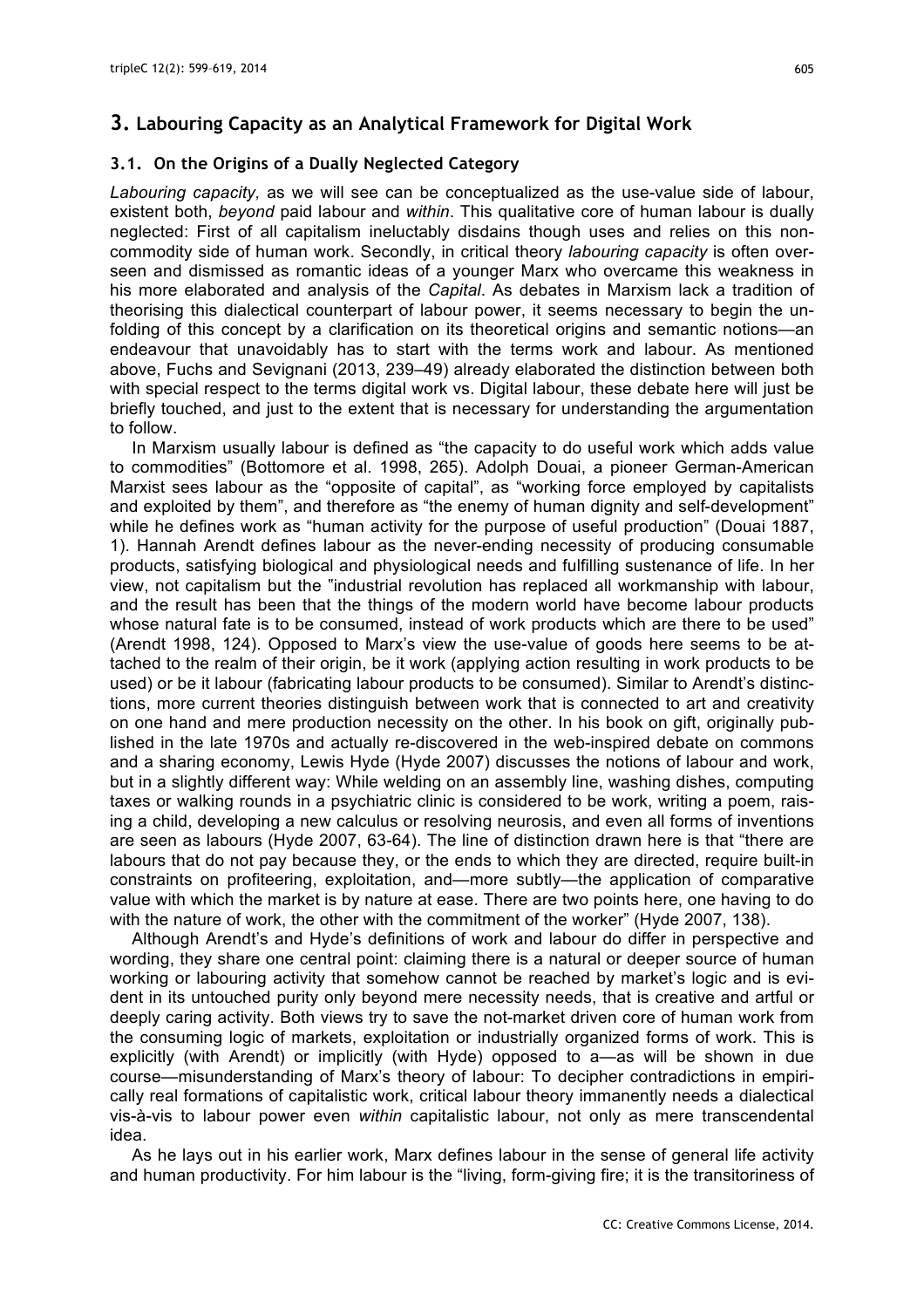things, their temporality, as their formation by living time" (Marx 1857, 333–400). Marx describes labour as man's interaction with nature as a process through which both, nature and man are changed and changing, a process of adopting and expressing the species, the "production of his active species-life" (Marx 1844, First Manuscript, Estranged Labour, XXIV) Opposed to that, work is the historically form of labour in capitalism, limited, distorted and deeply alienated. In the *Grundrisse* Marx uses the term of *living labour capacity* as a vis-à-vis to value and to labour (Marx 1857, 451–500)<sup>4</sup> while in the first volume of the *Capital* we find the term of *living labour-power* (Marx 1887).

Initially let me introduce one major contribution to my line of thought, which is the idea of a "political economy of labour power" the German social philosopher Oskar Negt and film producer Alexander Kluge outline in their 1981 published three volumes titled *Geschichte und Eigensinn*. While their earlier book *Öffentlichkeit und Erfahrung* (Public Sphere and Experience) was translated in English in 1993 (Negt and Kluge 1993a), unfortunately their main work *Geschichte und Eigensinn* is not available in English. Jameson (1988) deserves the credit to have pointedly summarized the essentials of both works and thus opened it up to an international readership. As a German-American he also helps us to comprehend the notions of the authors' central concepts which are not easily transferred into another language – starting with the "untranslatable word *Eigensinn*" and suggesting to render it with "self-will" (Jameson 1988, 158). Coping with the ideas of Negt and Kluge offers much more challenge than just that of an adequate translation. As Jameson highlights, the "originality" and "utopian effort" of both authors lies in producing a "discursive space of a new type", addressing the necessity of creating a terminology, a kind of new "public language" that corresponds to "forms and experiences" that do not yet exist (Jameson 1988, 157). This is especially true for the term that plays the main role in my line of argumentation here: the German word *Arbeitsvermögen*, to which Negt and Kluge are referring in the first volume of *Geschichte und Eigensinn* (1993b, 87–220), and which is translated in *Public Sphere and Experience* as *living labour power*, while Jameson sticks mostly to the term *labour capacity*.

One of the main issues of Negt's and Kluge's book is—as Miriam Hansen puts it in her forward—"whether and to what extent experience is dis/organized from 'above'—by the exclusionary standards of high culture or in the interest of property—or from 'below,' by the experiencing subjects themselves, on the basis of their context of living" (Negt and Kluge 1993a, xxxi).

Although each worker has "his own experiences", the "horizon of these experiences" forms a unity of the "context of living" (*Lebenszusammenhang*): "This context embraces both the ladder of production of this worker's commodity and use-value characteristics (socialization, the psychic structure of the individual, school, the acquisition of professional knowledge, leisure, mass media) as well as an element inseparable from this, namely, his induction into the production process. It is via this unified context, which he 'experiences' publicly and privately, that he absorbs 'society as a whole', the totality of the context of mystification" (Negt and Kluge 1993a, 6). The use-value side addressed here is what my argumentation will point to. In a footnote the authors exemplify how relevant the sensual side of the context of living is, how the "sensual presence" of this totality Negt and Kluge define as the public sphere of production "is internalized by human beings" (1993a, 13).

The mode for this internalisation process in the sense of Negt and Kluge is experience, both the result and the actor of this process is what they call "living labour power" and in German define as *Arbeitsvermögen*. *Living labour power* is formed by primary socialization in the family, and over the whole life course, it can "*neither be generated nor sustained without detours, without a qualitative intensification of biographical stages of development*" (Negt and Kluge 1993a, 21, original emphasis).

One central claim of the authors is that experience and living labour power is genuinely qualitative—although applied to and developed by experiencing objective structures and their—more or less—material representations. Experiences can "become commodities", they

 <sup>4</sup> The two major English translations of the *Grundrisse* by Penguin (Marx 1993, 161) and the MECW cited above both use the term of *living labour capacity*.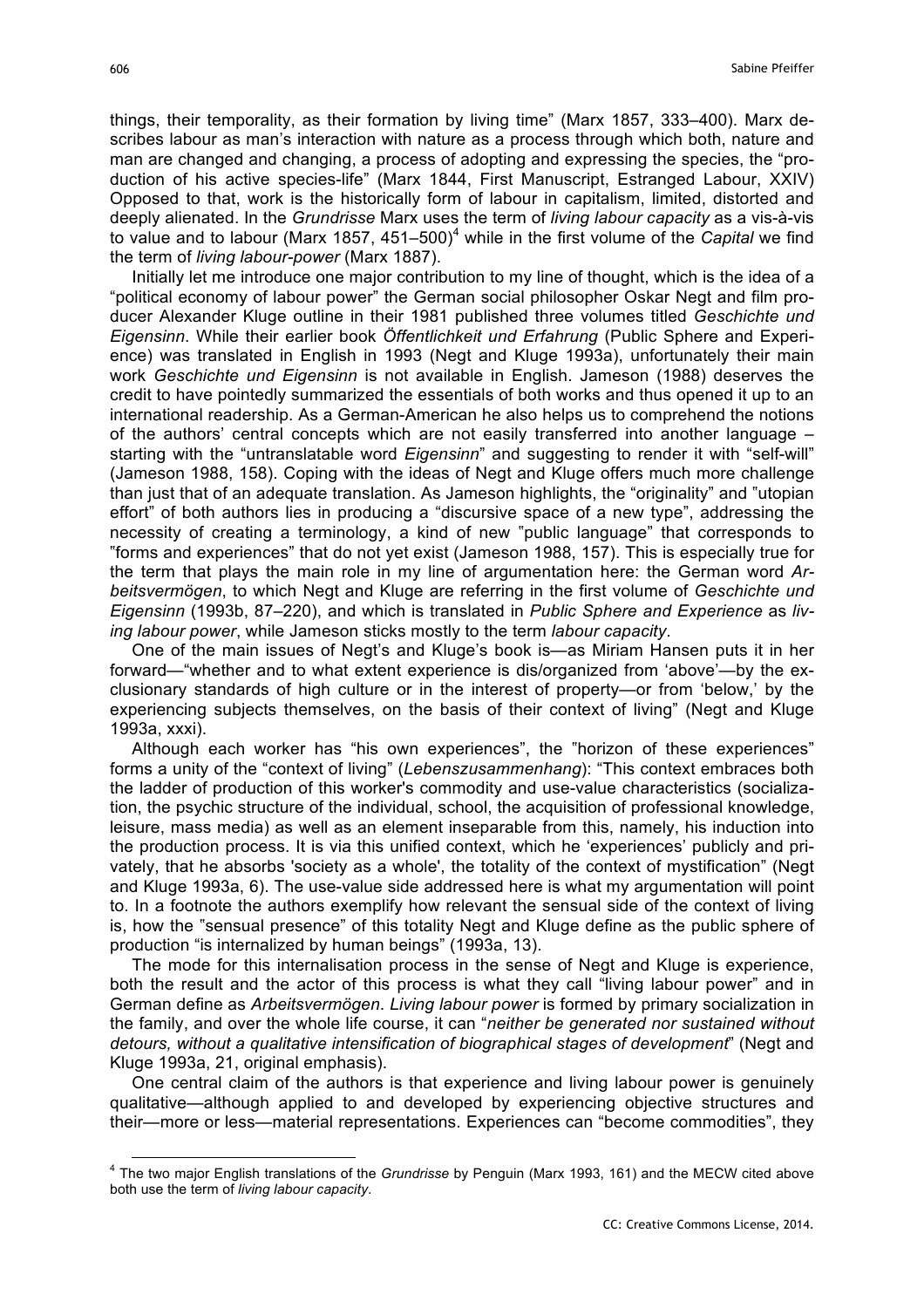can be "reduced to a common denominator", they can be generalized – but they still "are produced as qualitative moments" and "*lack[ ] the commensurability of commodity relations*" (Negt and Kluge 1993a, 44, original emphasis). While the dialectical relationship between labour power and living labour shines through here, a footnote guides us deeper into the core of the authors argumentation: Therefore, "[…] labour power is, on the one hand, merely an object as the object of relations of production, while, on the other, it is simultaneously a subject in that it is living labour. *Its subject quality becomes an object by way of its being subsumed beneath the power relations of the bourgeois public sphere"* (Negt and Kluge 1993a, 59, original emphasis).

Negt and Kluge focus on how societal change is thinkable given the alienated and alienating totality of capitalistic society. Although their argumentation following that direction is as actual as ever especially in our so called networked society, my main concern aims more to the empirical phenomenon of how living labour and labour power inevitably intertwine at the work site and what contradictions derive from that. Negt and Kluge offer some inspirations here that need to be elaborated in due course. For example as they stress how "labour power found *within an individual*" in advanced capitalist industries is "simultaneously mobilized and disqualified" (Negt and Kluge 1993a, 170, original emphasis), how there would be no use "for individuals whose behaviour is reduced to mere reactions", and how therefore capitalism "cannot avoid dirtying its hands with human beings". As Negt and Kluge consider this to be an immanently vulnerable point of capitalism and a source of its "extreme instability" (1993a, 185–86), I want to follow that path and explore how this dialectical drama between labour power and living labour capacity could be analytically framed, and—on that conceptional basis—be studied empirically.

For Negt and Kluge workers will have to gain consciousness about the use-value side of their labour power "which like every use-value is submerged without a trace in the quantitative exchange categories of capitalism. The specific nature of this kind of commodity has consisted in the fact that beneath the cloak of things lay a relation between human beings, that beneath the quantifying crust there was a qualitative, living core" (Negt and Kluge 1993a, 255–56). From my social scientist's point, an admittedly humble contribution is to lay bare this qualitative side, to excavate this living core in real world working environments. What Negt and Kluge claim to be a coming to mind the worker has to reach, could qualify as a guideline too for empirical research in sociology of work: to "recognize the machinery [the worker] encounters as what it is in reality, namely, objectified dead labour" and to "be able to perceive the contradiction between labour power as a commodity and […] living labour (Negt and Kluge 1993a, 256).

In a similar approach to Negt and Kluge, other authors also pay attention towards the qualitative side of labour, referring to Marx earlier works, and, again, have to tackle finding the right expressions. Gulli (2006) directly addresses potentially arising complications by his synonymous usage of living labour and labour, but thus clarifies: "It must then be said immediately that the word 'living', which apparently qualifies 'labour,' is such a qualifier only from a grammatical, not an ontological, point of view. 'Living,' in the expression of 'living labour,' does not address the 'how' or 'which' of labour, but it is the most essential constituent of its 'what,' of its substance." Accordingly Gulli (2006, 1–2) asks: "In fact, how could labour be 'not living'?" Gulli also works with further synonyms like "capacity to work" or "capacity to labour" (e.g. 2006, 96 and 130). For Negri (1991, 68) terms like "capacity to work" are too "undifferentiated" as for him the worker's "capacity for labour" is a "creative force" that, although "subsumed by capital under the appearance of an equal exchange relation" (Negri 1991, 79), stays a "*subjective power (potenza)*" (Negri 1991, 70). The elaborations of both Gulli and Negri try to grasp the dialectical relation between the exchange-value and the use-value side of human labour also in terms of subjectivity and objectivity: Negri discovers with Marx a "dialectical development of an exceptional intensity" and argues against a mere natural or humanist misunderstanding that reduces use-value to a "residue or an appendage of capitalist development" (Negri 1991, 70). In contradiction to that Negri claims that the power of living labour, the *potenza* is irreducible (1991, 133), and Gulli emphasizes the interwoven contradiction in pointing out that this subjectivity is "in itself an objective capacity" (2006, 17).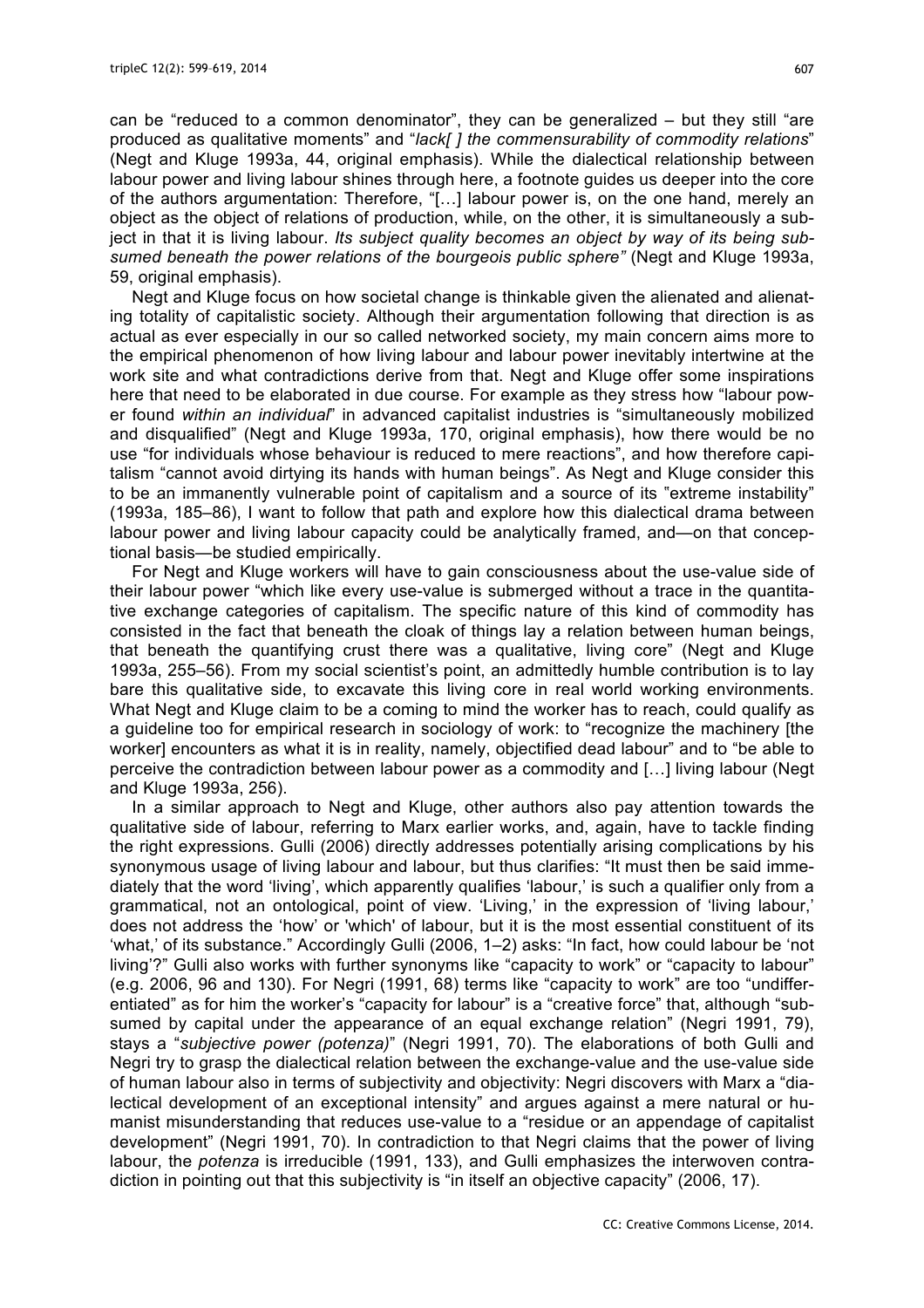Beyond the differences in language—starting with the problem that German uses *Arbeit* for both *labour* and *work*—the discussion reveals major problems in finding appropriate terms: Negt and Kluge stressed the fact, that a quality is addressed that points towards a societal sphere that *per se* could not be of existence in capitalism. Gulli and Negri are coping with the verbal limitations one experience in the attempt of describing deeply dialectical relations. All said authors elaborate on the heritage of Karl Marx who thankfully initiates all those thoughts in his earlier writings thus stubbornly refuses to clearly distinguish between both sides of human labour throughout his oeuvre. Only in *Grundrisse* Marx explicitly uses the term *labouring capacity*, describing it as "a resource in the bodiliness of the worker" that "contained in his mere vitality", the "possibility of value-positing activity", and a "*creative power*" surrendered to capital by the worker (Marx 1857, 322–23). And still, while the *Grundrisse* since their introduction by Marcuse again and again have been considered a key to "an understanding of *Capital* and of Marx's theoretical project as a whole" (Musto 20080, i) the term of *labouring capacity* seems to be widely neglected in current theoretical debates. Maybe that has to do with the as often found as often opposed diagnosis that Marx in his earlier writings "drew on a romantic tradition" (Lash 1984, 28). Romantic or not, Lash elaborates aspects of the Marx concept of *labouring capacity* that have not been as clearly stated by all other hitherto cited authors: According to Lash, Marx speaks "of a series of species capacities or powers which correspond to human needs. He did not, as did rationalists and the mature Hegel, privilege the cognitive capacity; nor did he, like Kant, privilege the moral capacity. But he spoke, as well, of aesthetic, sexual, and labouring capacities, and a capacity of interpersonal relations. The labouring-capacity became labour-power in his later work. But although labour power is a force of production—and hence is attributed theoretical primacy—no doctrinal primacy of the labouring capacity is, therefore, entailed" (Lash 1984, 28–29). Lefebvre cautions against an over- else underestimation of Marx's early writings as these would "contain great riches, but riches still confused, riches half mined and scarcely exploited" (Lefebvre 1991, 80). By revitalising the notion of *labouring capacity*, Negt and Kluge began just that, in spelling out *labouring capacity* as an analytical term apt for empirical research of today's digital work, the next chapter follows that path.

Even Engels was more than concerned with the challenge of translating Marx's work appropriately. His earnest worriedness is expressed in a short text titled "How not to Translate Marx". Unfortunately the English translation (Engels 1885) of this text is extremely shortened and lacks all the clarifying examples Engels quotes, scornfully roasting one Mr. Broadhouse who—in Engels' eyes—epically failed in translating Marx: "Marx is one of the most vigorous and concise writers of the age. To render him adequately, a man must be a master, not only of German, but of English too. […] Powerful German requires powerful English to render it; the best resources of the language have to be drawn upon; new-coined German terms require the coining of corresponding new terms in English" (Engels 1885). The German original text (Engels 1975, 229–237) also refers to one central question that touches the category that is essential for my argumentation here: *living labour* or *living labour capacity*. As one major example for a twist from German sense to English nonsense ("Verdrehung von deutschem Sinn in englischen Unsinn"), Engels talks about the dual character of work, unquestionably one of Marx's most excellent discoveries. While German knows one word (*Arbeit*), English distinguishes between *work* and *labour*, and Engels clearly opts to use this distinction consequently: work as specific producer ("*Erzeugerin von Gebrauchswert*") of use-value versus labour as general producer of value ("*Erzeugerin von Wert*"; concrete work vs. abstract labour; technical work versus economic labour. As my intention is just to reveal the importance of the use-value side of work within alienated labour, on first glance it seems more than evident that, in following Engels' advise, I should stick to the notion of *working capacity*. But there are at least two aspects that persuade me to use *labouring capacity* instead: First of all, *working capacity* is an established technical term in physics, and there is no need to further interdisciplinary misunderstandings without good reasons. Second of all and of much more importance, the English version of Marx's earlier works—especially the *Grundrisse*—do use *labouring capacity* or *living labour capacity*, and Marcuse's introduction to said Marx's early works (Marcuse 1973) explicitly discusses labour (not work) beyond its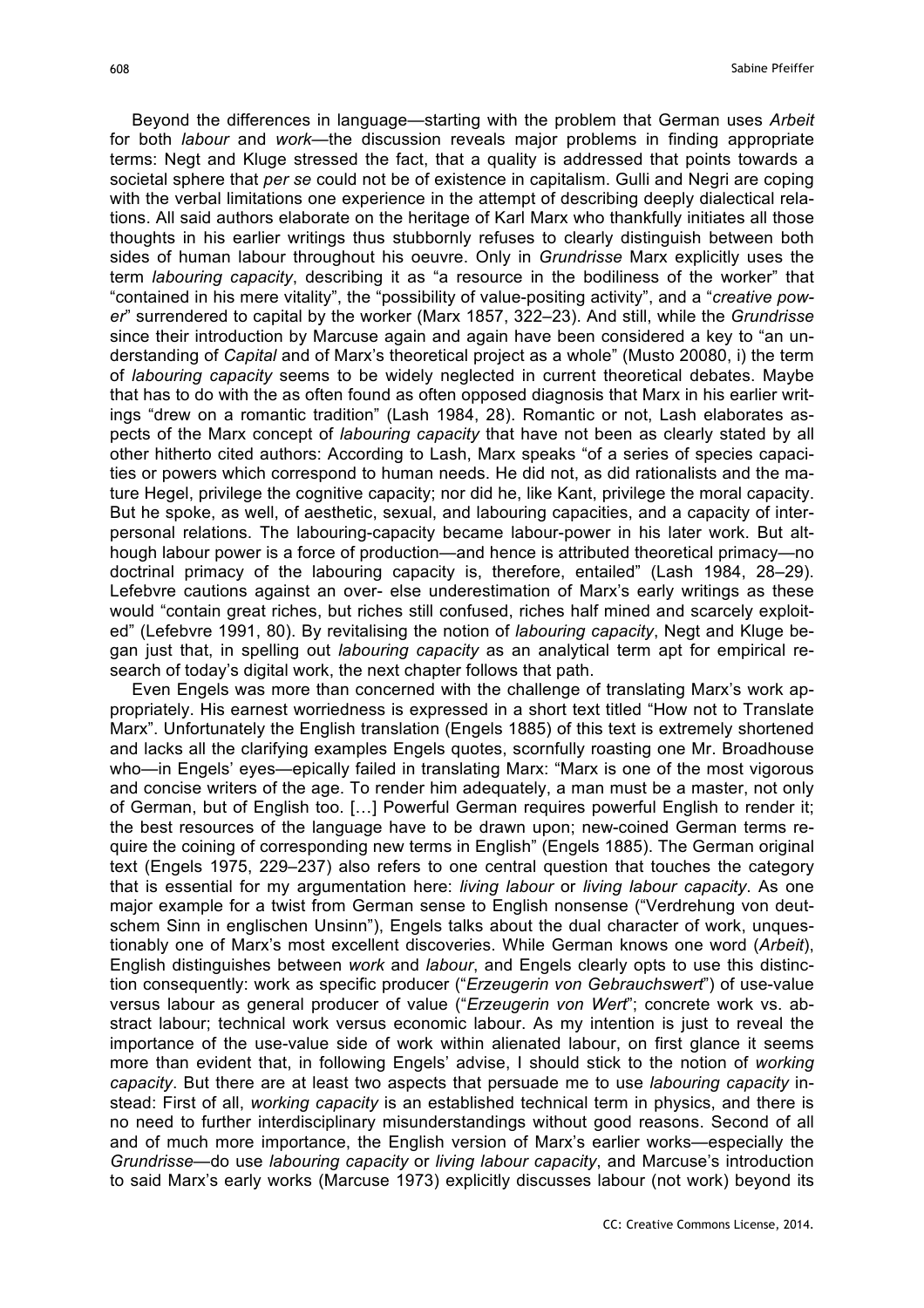economic reductions. Following this traditional path, *labouring capacity* stays my term of choice. The reason for that is not to fall for a Hegelian trap, that could misleadingly interpret *labouring capacity* for work *as such*, meaning as work in its ontological and anthropological quality. *Labouring capacity* as we will see later, on one side is deeply connected to that underlying genuine human capability, but its phenomenon *labouring capacity* appears in a historically concrete form, derived from as evenly historically forms of the division of labour. What will be conceptualized in this paper and what will be made empirically evident therefore is the qualitative, use-value side of labour, the manifestation/appearance of work not its being/essence.

### **3.2. The Dialectical Drama and its Stage Setting: Three Levels for Analysing Digital Work**

If sociological analysis is to stop summoning up the ever-recurring and long-known or to get off the roller coaster of technology euphoria and disappointment, it is necessary to clear up analytically which *qualitative* changes accompany the digitisation of work. Sketching such an analytical concept starts out quite trivially with the question of what digitisation impacts, to which the answer at first sounds equally trivial: the societal organisation of work, on the one hand, and, on the other, the subject doing the work.

Like every other commodity, human labour, as soon as it appears as a commodity, also turns out to be "a very queer thing, abounding in metaphysical subtleties and theological niceties" (Marx 1887, 81–94). For, even as *labouring capacity* is made feasible initially by labour power's commodification, it also mutates under its influence into "something transcendent" (Marx 1887, 81–94); translated from the German version, the meaning is closer to "a sensual transcendental thing". Just as the dialectical pairing of use-value and exchangevalue forms the dualistic character of goods, *labouring capacity* and labour power are the dialectical expressions of the dualistic character of the subjects that offer their labour power in the marketplace. This dialectical juxtaposition of *labouring capacity* and labour power connects it to the "political economy of labour power" (Negt and Kluge 1993b, 87–220): Namely, through the contrast of subjective production of labour power on the one hand and its objectification as a function of the wage labour process on the other.

The dialectical bundle of labour power and *labouring capacity* within the subject can only be severed analytically, not empirically. Empirical capture of both sides will therefore always run up against boundary areas, grey zones and shoals. Capturing as precisely as possible both the dialectical motion of the two toward each other as well as labouring capacity and labour power individually requires two things: an analytically exact distinction between the concepts and their collective investigation empirically. One-sided focus on labour power negates the qualitative aspects of human labour that it conceals. Single-minded focus on the *labour capacity* category distorts the view of the aspects compatible with exchange-value. A critical perspective will only emerge from looking at both of them together as well as at the dialectical relationship between them.

*Labouring capacity* is at once process and product. As the latter, it has invariably assumed form in the subject as well as outside it, and in this sense it has assumed material form. To the labouring capacity belong all qualities that systematically elude an objectification, while the capacity and potential, which can be objectified and formalised and hence prove to be amenable, at least potentially, to a power or control grasp of capitalistic exploitation, can be assigned to labour power after the successful transformation—but then and only then. Only when the dividing line is laid alongside objectiviability and formalisability does what is genuinely autonomous in *labouring capacity* remain visible. This is not about the distinction between what was already formalised and objectified and what is yet to go through this process—for example, as a result of future digitisation phases.

*Labouring capacity* and labour power are two fundamental aspects, each undergoing historically conditioned change and each behaving in a dialectical relationship to each other that can only be separated clearly into quantitative and qualitative components analytically. Analytical separation and empirical focus of this dialectical process are what first makes it possi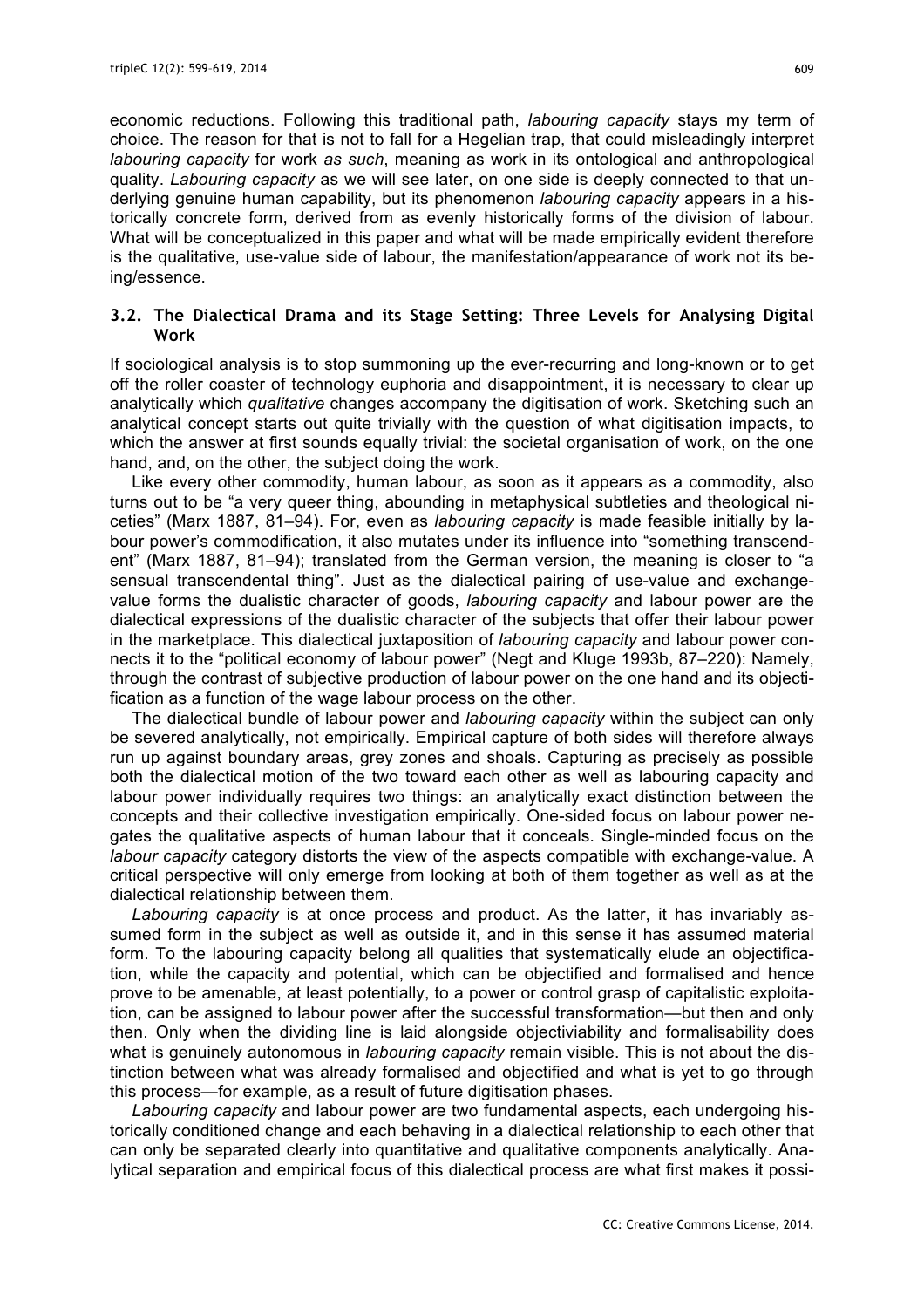ble to expose the contradictions that run through society and the individual subject respectively. Out of the inherent qualitative increment of *labouring capacity* with respect to labour power and, conversely, the quantitative, formalising dominance of labour power with respect to *labouring capacity* emerges a dialectical movement that is characteristic of a capitalistically constituted society. As a result, labour power is always the abstraction of *labouring capacity*, which, however, always eludes complete abstraction. But both are in motion: The formalisability and abstractability—that is, the imprinting potential of the process that transforms *labouring capacity* into labour power—grow in line with the development of productive forces, while simultaneously *labouring capacity* differentiates itself qualitatively, spreads, partially dies off, but permanently renews on a new level.

Hence, on the subject level *labouring capacity* and labour power in their inherent dialectical entanglement are determined to be the key levels for the analysis of digital work. An indispensable precondition for empirical analysis on the subject level is the—for the subject, palpable—form determination in which its labour power and its *labouring capacity* find application, in which qualitative capacity forms and expends itself on the one hand, and, on the other, is quantitatively appropriated, transformed and economised; in short, the relevant formation of the social organisation of labour or the organisation of labour in its broadest sense. This is not just the stage on which the permanent "dialectical drama" (Lefebvre 1991, 169) between *labouring capacity* and labour power plays out in the subject, but, at the same time, it also forms the structural framework within which social relationships and their interaction with artefacts represent themselves.

The organisation of work to which the subject is tied is the slice of world most likely to be definable and nameable by the subject for appropriation during the work process and within which the specific structural conditions of permanent labour capacity are formed and partly transformed into labour power. Labour power's transformation, use and exploitation, just like the formation, expenditure and sedimentation of *labouring capacity*, cannot be conceived of independently of the stage setting that surrounds them and, so to speak, of the stage equipment to be utilised. The analysis of what is happening on the stage itself, narrowly focused on the protagonists labour power and *labouring capacity*, remains incomplete, unless the preformation parameters surrounding them—which they are ultimately also responsible for staging, i.e. for designing—are included in the analytical view. The subject-oriented analysis of informatised work thus includes in an integrative manner the organisation of work as a third level of analysis, in addition to the dual consideration of the *labouring capacity* and labour power dialectical pair. While the categories of labour power and labour organisation are, so to speak, a proven stock in trade of labour sociological analysis, rediscovery of labouring capacity as a vital and viable category of contemporary labour sociological analysis calls for a deeper look.

When labour power is interpreted as the subject's commoditised side, then structurally the subject alone cannot form its dialectical pole, which must move instead on the same level as its dialectical counterpart and therefore is situated in the *labouring capacity*. If we interpret the phenomena that are commonly taken as a subjectification of work, even as a result of a specific, historically achieved degree of complexity of the productive forces, which in turn yields an increased requirement for appropriation by the working subjects, then this signifies qualitatively a new need for a strengthened expenditure and exploitation but also the new formation of labour capacity. Particularly with digital work, which, to a special degree, requires the appropriation of a conglomeration of substantial, abstract and socially objectified, highly-complex work, *labouring capacity* therefore moves into the gravitational centre of the analysis as the qualitative, use-value side expression of human labour and as appropriation to have assumed form in the subject. *Labouring capacity* as appropriation that has assumed form is only observable in the context of the appropriation concept itself. Appropriation is always appropriation of world and thus not only of substantial-material (or also immaterial) objects and instruments of labour, but of an ensemble of social relationships, i.e., also affiliations, organisational forms, communication behaviours, etc. The qualitative and social essence of work is displayed in *labouring capacity*; in contrast, labour power is always already an abstraction from this process. *Labouring capacity* encompasses all the capabilities that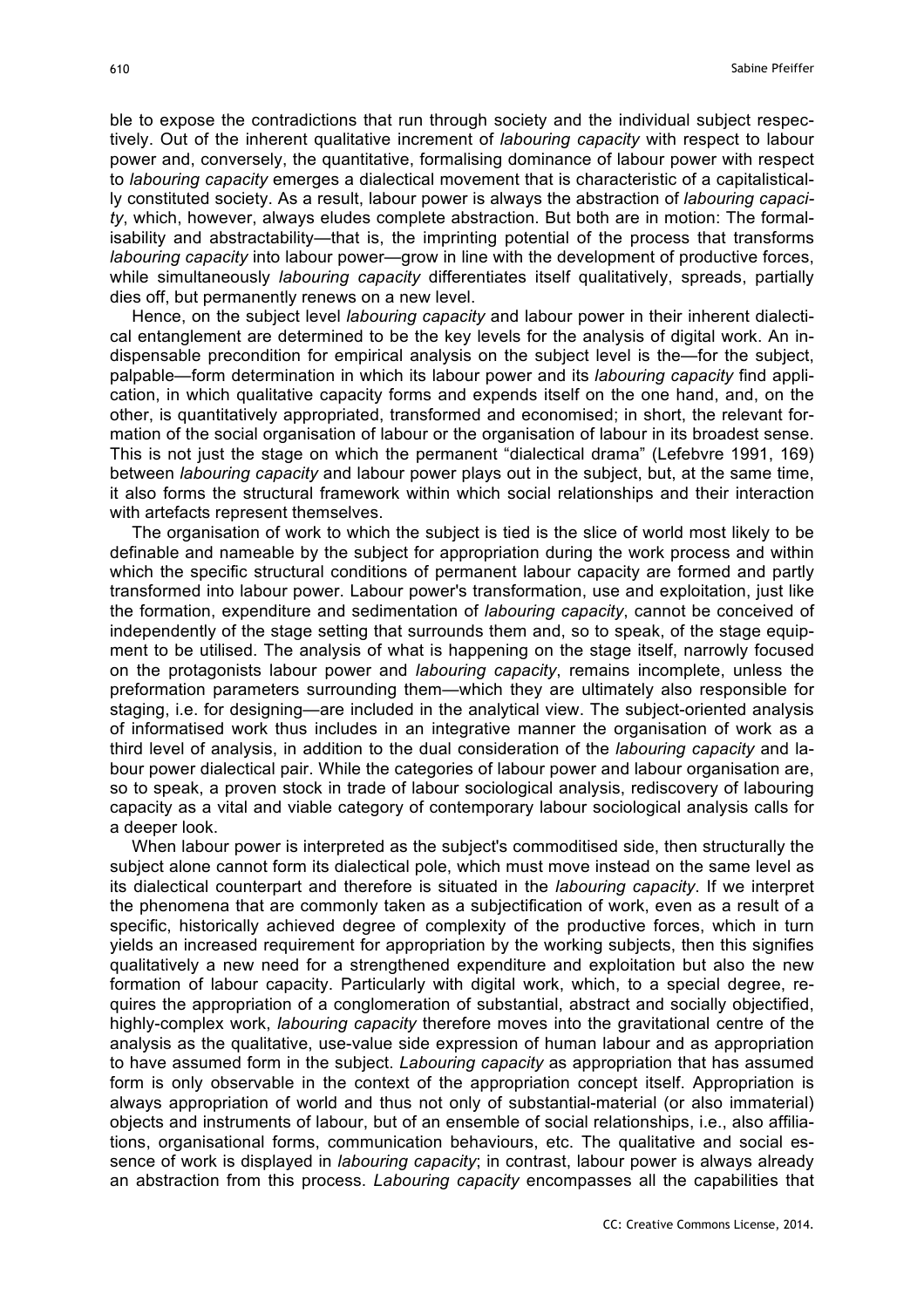are needed for the confrontation with world—i.e. for appropriation processes in the broadest sense—and that renew, convert, and transform in its course: The comprehensive forming and application of the senses, living working knowledge with its objectifiable (but not yet objectified) and non-objectifiable shares of experiential knowledge and, finally, capabilities of the situational concretising application of theoretically-grounded knowledge or of theoretically-grounded procedures and methods.

The more complex the world that is to be appropriated, i.e. the more dead, objectified labour, the more complexity of social affiliations and relationships are in it, the more expenditure and formation of *labouring capacity* is required in the appropriation process. But capital needs this qualitative aspect of living labour all the more: *Human labour as producer of incremental value foremost had and has a quantitative meaning; the meaning of human labour as precondition for appropriation of highly developed productive forces is, and increasingly becomes, a qualitative one.* That the organic composition of capital leads to a relative increase in dead labour not only has quantitative economic consequences, but also subjectrelated and socially qualitative ones: It yields an increasing necessity of appropriative activities (i.e. expenditure/formation of *labouring capacity*) for mastery in dealing with more complex, accumulated dead labour, because an increment in accumulated, objectified labour no longer is just an increment of machinery, but even more an increment in complexity and abstraction levels—a process to which digitisation has made and will continue to make a decisive contribution.

"A machine which does not serve the purposes of labour, is useless. In addition, it falls a prey to the destructive influence of natural forces. Iron rusts and wood rots. Yarn with which we neither weave nor knit, is cotton wasted" (Marx 1887, 187–96). And, we should add, digitised knowledge that is not utilised in real time obsolesces. The objects that Marx enumerated can be replaced without difficulty by more current, increasingly more relevant—hence in part also less substantial-materially represented—means of production. Software that is not updated loses compatibility or capability for running on suitable hardware but the rest of the quote points to the undisputed relevance of the core point to be made: "Living labour must seize upon these things and rouse them from their death-sleep, change them from mere possible use-values into real and effective ones. Bathed in the fire of labour, appropriated as part and parcel of labour's organism, and, as it were, made alive for the performance of their functions in the process, they are in truth consumed, but consumed with a purpose, as elementary constituents of new use-values, of new products, ever ready as means of subsistence for individual consumption, or as means of production for some new labour-process" (Marx 1887, 187–96). The artefacts, i.e. the means of production and products, may have changed their outward forms in the course of digitisation, but the function of living labour in calling them into existence has lost none of its relevance—quite the contrary.

#### **3.3. Corporeality and Substantiality in the Era of Digitisation**

From the concept of *labouring capacity* developed up to this point inevitably emerge the phenomenal levels that concretise this concept, for *labouring capacity* always forms and expends itself in relation to an object of labour as well as in handling certain labour means; and is not, after all, a specific form of labour action and of the utilised and the emerging, living labour knowledge nothing more than the outward form of that which was designated as the formation and expenditure of *labouring capacity*? Labour object, labour means and labour action—here, in their deliberately chosen relation to the analysis level of labouring capacity, in each case with special emphasis on their respective qualitative use-value sided aspects therefore also form the necessary triad on the empirical phenomenal level of informatised work.

The understanding posited here of labour object and labour means and the specific interpretation of labour action aims at their respective qualitative, use-value sided aspects as seen from the perspective of labour capacity referred to at the start. With that, they are assumed generally to have substantiality or corporeality, even when labour object and labour means do not in reality present themselves as substantial-material and when labour action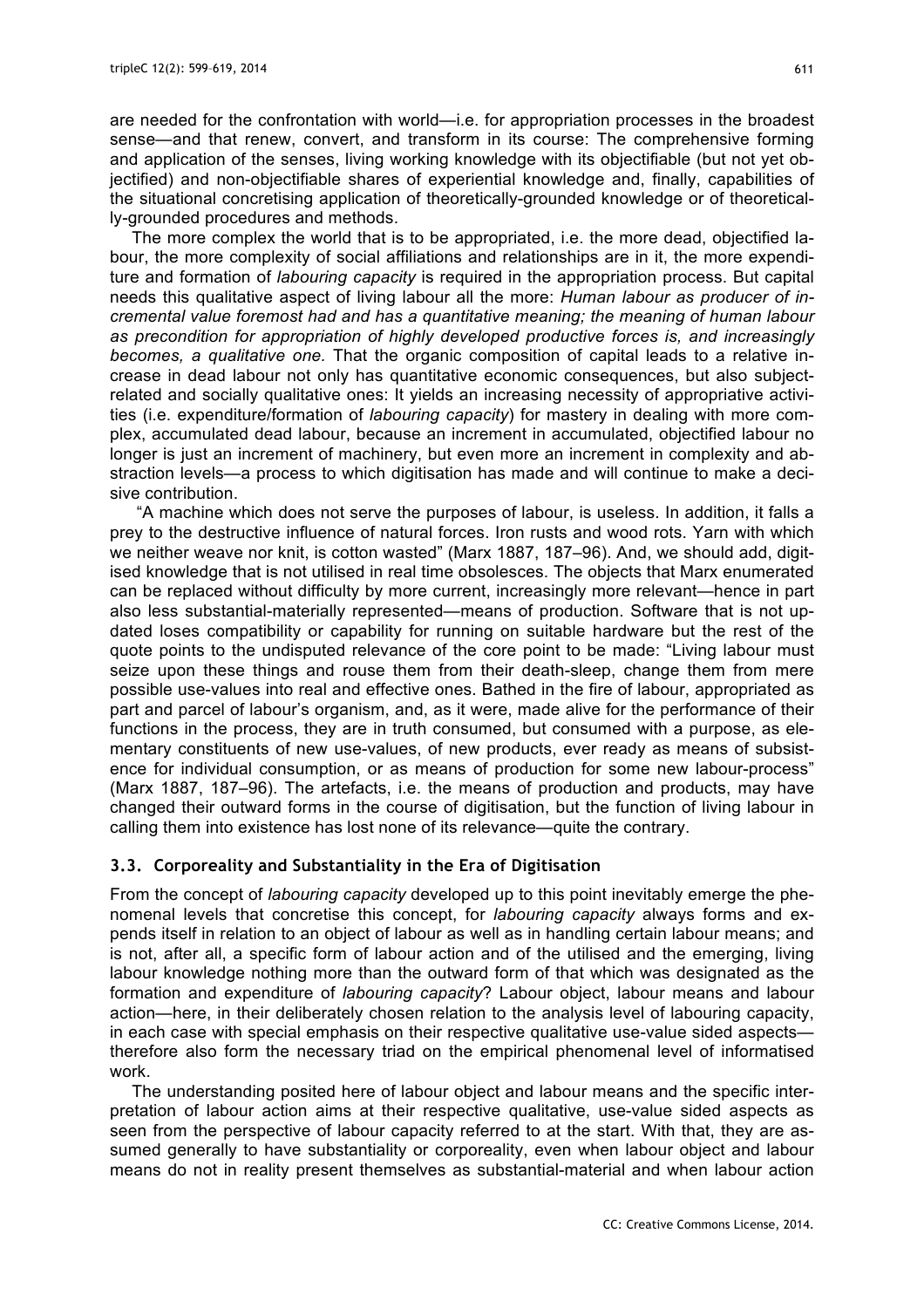cannot be grasped corporeally in the traditional sense of physical-manual work. After all, the division into mental and physical work is not just real, from a categorical point of view the expression of the dominance of exchange-value over the use-value side of human labour is concealed by *labouring capacity*. The analytical separation of labour object and labour means also draws on Marx: "An instrument of labour is a thing, or a complex of things, which the labourer interposes between himself and the subject of his labour, and which serves as the conductor of his activity. He makes use of the mechanical, physical, and chemical properties of some substances in order to make other substances subservient to his aims. Leaving out of consideration such ready-made means of subsistence as fruits, in gathering which a man's own limbs serve as the instruments of his labour, the first thing of which the labourer possesses himself is not the subject of labour but its instrument" (Marx 1887, 187–96).

If we imagine electronic and information technological characteristics added to the mechanical, physical and chemical characteristics referred to in the quote from Marx, it not only highlights the unbroken relevance of this distinction. It also becomes clear in what follows why we can tie to the Marxian distinction between the instruments of labour and the actual object of labour and why a clear analytical division between instruments of labour and object of labour achieves heightened significance, particularly with an increasing degree of digitisation.

A concept of object that clings to sensory experience, and thus, in the final analysis, to a somehow generated material substantiality, seems—particularly in the context of the current discourses on digital work—at first glance to be obsolete. However, the actual labour object as empirical phenomenal level of *labouring capacity* possesses neither compellingly materialsubstantial characteristics nor is it entirely free of them. Although both have a materialsubstantial core (see above), empirically we find material-objectified labour (physical-material products of all kinds) as well as immaterial-objectified labour (e.g. ideas, inventions, software, program code). The actual object that digital labour relates to can for one have product traits in the sense of material- or immaterial-objectified labour. However, it can also relate to the same degree to processes of labour objectification, which, in turn, can once again have a material (production processes, installation procedures, etc.) or immaterial (e.g. high-level project management) character. Ultimately, the actual object of labour can also consist of processes that relate to corporeal subjects (e.g. a hairdresser's customer) or non-corporeal subjects (e.g. in B2B services), and immaterial processes can certainly exhibit a social objectified character.

Digitisation can have the most varied effects on the actual object of labour—or none whatsoever. To determine this with exactitude is always the task of the analytically sharp empirical eye. Thus, the labour object can be displaced by digitisation, or the degree of being able to experience it with the senses can change. Usually a reduced ability to experience can be verified though the additional digitisation levels; however, particularly in the development of future technologies, expansions of experience are conceivable. The actual object of labour is empirically not immediately obvious and is not susceptible to being derived causally from a particular form of activity or a formal labouring task. For one thing, it is constructed subjectively and sensorial re-contextualised, but in so doing does not arbitrarily abstract from the "substantiality" of the work object, however it may present itself. It can be product related objectified labour as easily as a process of objectification. In the abstract, it is materialised and objectified, but concretely it can also prove to be immaterial.

Any distinction between industrial and digital capitalism that refers *only* to the material or to the non-material resources that seem to be the foundation of value generation as soon as human labour is applied comes in short handed. Immaterial work objects, be it software code or a concept for change-management, often conceal their material and substantial core, e.g. a specific use in "real life" that this software code will make possible for a specific group of users, or the implementation of team work for a specific group of workers in a given factory. On the contrary, there is no and never has been any material work object that derives only from physical work and material resources and lacks any mental planning or intellectual foundations or could not be used or be the bases for immaterial purposes. The core difference between industrial and digital capitalism much more lies in the questions that have to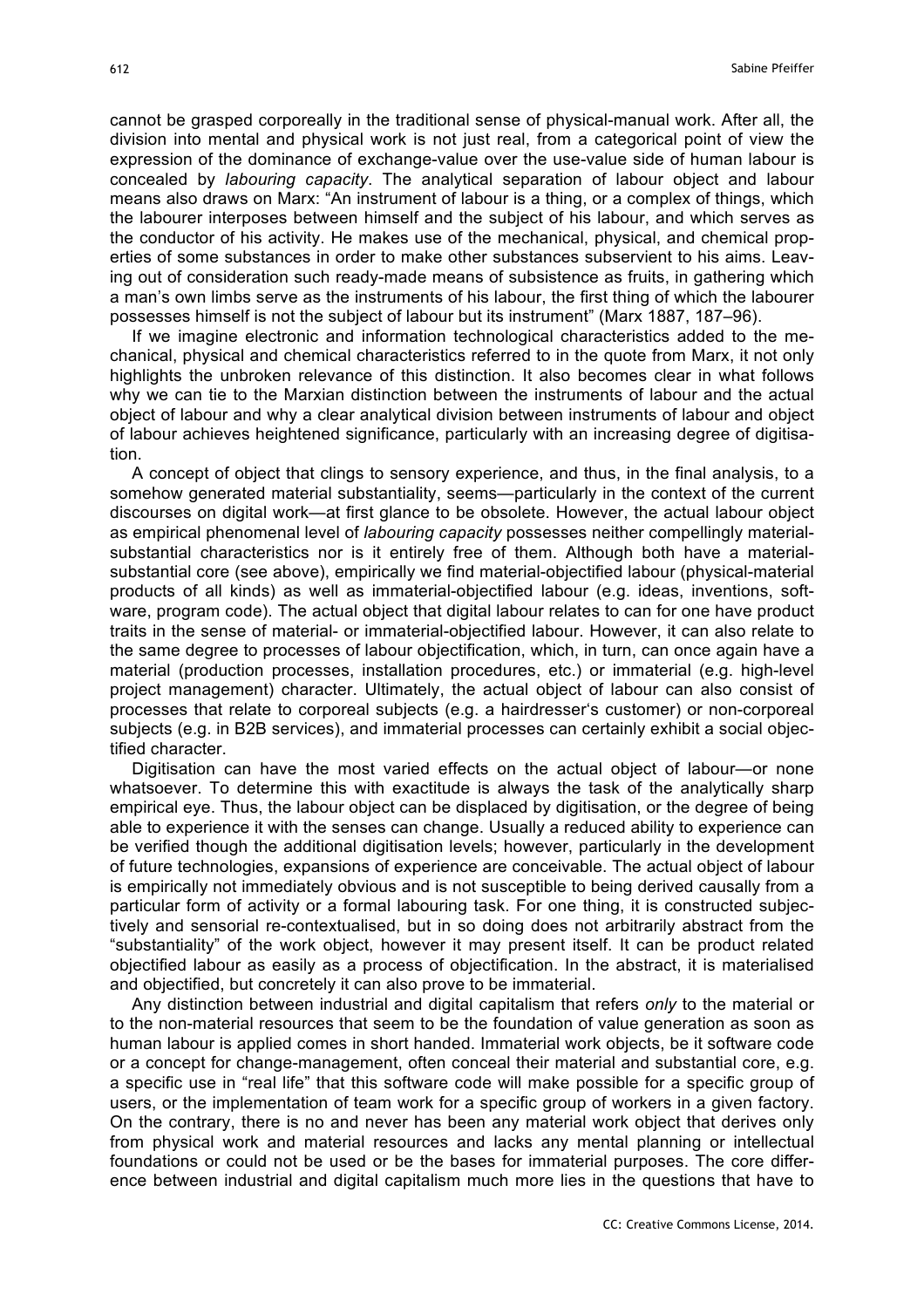be asked: With new forms of digital production and consumption, with the increasing importance of digitalised objects and instruments of work, and with the decline—at least in some national economies—of physical and industrial labour, with all these phenomena we see and explore empirically: Do we find new modes of exploitation? Do we find realms newly or further occupied by economic logic? And, are there new contradictions arising, even of a new quality? Given we answer these questions of and on with a resolutely or at least hesitant Yes, we have some evidence to call capitalism digital. As capitalism, and all other thinkable forms of economic systems that is, will never be digital in whole, but will always have to include agricultural and industrial spheres of production and consumption, critical social sciences also have to search for new or strengthening contradictions between these three spheres, and also have to explore how digitalisation is infused to and by that changes the modes of agrarian and industrial production. The concept of *labouring capacity* is meant to support the analysis of the ambivalent and heterogeneous varieties of phenomena we observe at today's work place. As the analytical dimensions of instruments and objects of work could not be fully understood without digging into the substantial core of human labour, empirically observable as work action, the next chapter follows that direction.

## **3.4. The Missing Link: Subjectifying Work Action**

In whatever manner the instruments and objects of labour concretise themself, they most likely be empirically determined if we follow their targeted direction, i.e. with reference to the labour action directed toward them. Marx's concept of sensuality (Marx 1844, 326–348) is linked in a very specific, intentional way with the human senses and their practical application, because, according to Marx, only "with all his senses" does the human affirm itself in the objective world (Marx 1844, 293–306) and "eye and ear" are the "organs which take man away from his individuality and make him the mirror and echo of the universe [...]" (Marx 1842, 132–181). The human senses and their practical application in sensory activity, according to Marx, perform a specific function in appropriating the world, and therefore it seems especially obvious on the phenomenal level of labour action to choose a concept that not only sheds light on the use-value aspect of labour action but also pays special attention to the senses: the concept of *subjectifying work action* (Böhle 1994, 209). Skills of this kind have been receiving neither practical nor systematic consideration and are regarded as tacit skills in most cases. The negation reaches further and hints to one important dilemma: "Although the criteria identified with the model of skilled work stress responsibility, individual initiative and creativity, they largely eliminate subjective factors such as emotions, sensations or impressions derived from personal experience. These may have significance for individual motivation and subjective satisfaction, but for the 'correct' dealing with technical working material and an efficient, goal-oriented mastering of working demands they are perceived as disruptive and the cause of errors" (Böhle 1994, 209).

In German industrial sociology since the Eighties the concept of *subjectifying work action* has been trying to define categories that describe and study empirically this overseen qualities of human labour, qualities of experiential, tacit and informal skills that are so difficult to define. One of the first studies conducted on basis of said concept revealed that skills and qualifications based on empirical knowledge and individual capabilities, such as a feeling for machines and materials, continue to play an important part in a digitized work environment, empirically shown first by work with computer-controlled machines (Böhle and Milkau 1988).

This proves to be particularly compatible with the empirical capture of *labouring capacity* because, like it, it persists in an idiosyncratic, non-formalisable moment. In this acknowledgment of resistance is revealed, besides the strong emphasis on sensory activity, an additional chance to bridge the empirical concepts of subjectifying work action and the analytical concept of *labouring capacity*. It emerges clearly why subjectifying work action can be interpreted as a phenomenal level of labour capacity—and, correspondingly, objectifying work action as a phenomenal level of the labour power analysis level. Thus, there already exists in the subject-oriented sociology of labour a conceptually and empirically oft-validated concept that can be adapted for analysing the empirical phenomena of *labouring capacity*.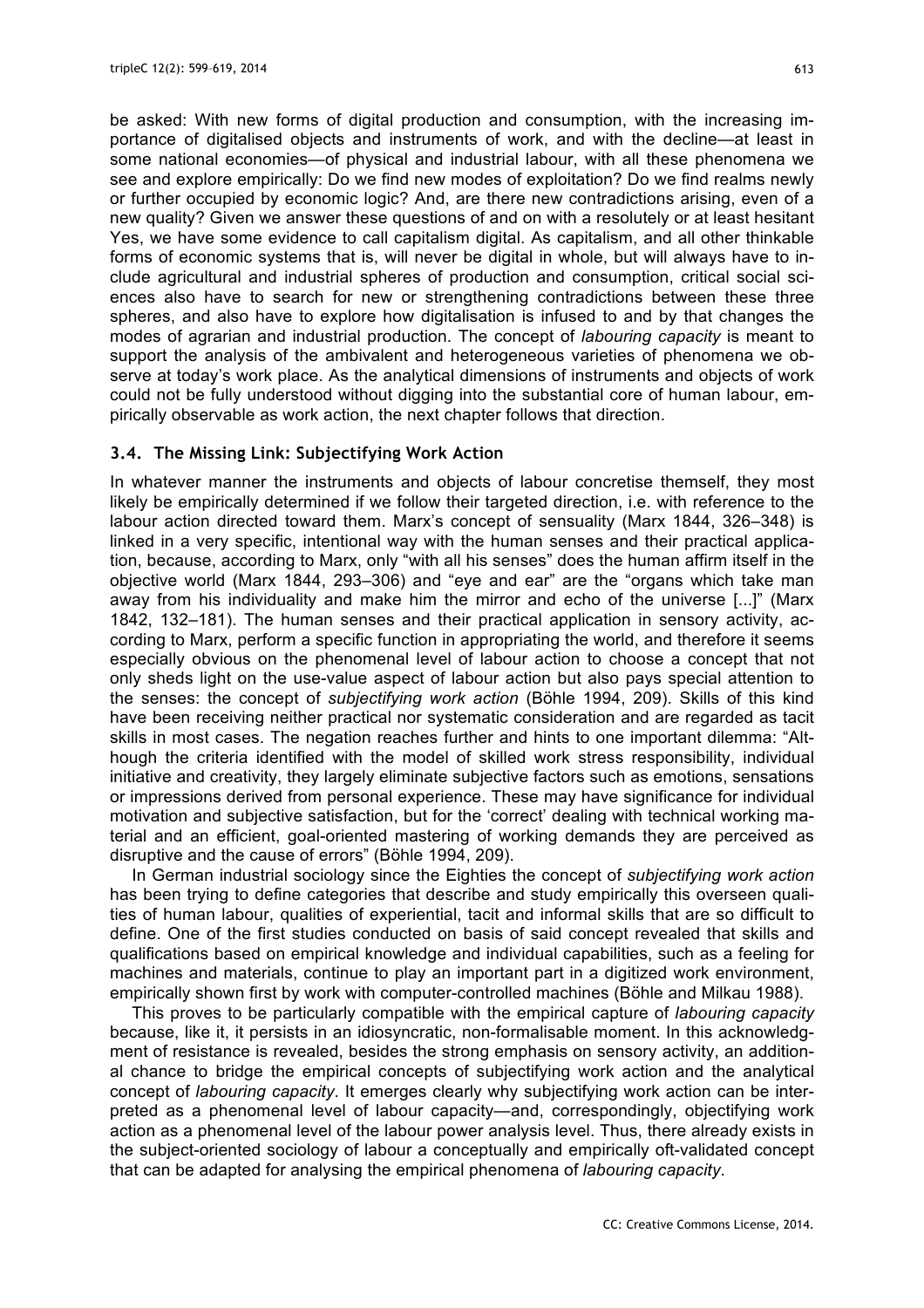The concept understands experience neither as basically inferior to theoretical, scientifically grounded knowledge, nor sees it as a quality to be completely replaced by the latter. *Subjectifying work action* is of great significance as an autonomous form of action and knowledge both for planning and practical action as well as for creative, innovative processes that form the basis for coping with unforeseen circumstances (Pfeiffer 1999). But an understanding of experience in this sense merely as a set of experiences, which have been acquired, is not sufficient. The perspective of *having* experiences also refers to a given moment and situation and to specific action methods used to tackle concrete situations. The concept includes four dimensions of human work action (Böhle 1994, 209): sensorial perception, thought, action and relationship.

All four dimensions do appear as *objectifying* and as *subjectifying*. Both modes have different qualities, and they are entangled in each other in every work-related action. They meet the criteria that are considered to be a relationship of dialectical quality: objectifying and subjectifying modes of action are internally contrary to each other on all four dimensions, thus they are deeply intertwined. Therefore the *objectifying* dimension covers what we usually associate with work in terms of exact and objective perception, logical thinking, rational and sequential procedures, all combined with an unemotional matter-of-fact relationship with the environment. *Subjectifying* work-related action, by contrast, is a simultaneous and complex sensory perception that takes place via all senses and body movements and is not detached from subjective feeling. It goes beyond an orientation to precise and clear-cut features towards handling more diffuse and stratified sources of information. While a distinction between these four aspects is possible in theory, in the reality of work-related action they are not separable. Analytically the subjectifying dimensions can be described and thus empirically collected as:

- Physical and sensorial *perception*;
- Associative and intuitive *thought*;
- Intuitive and dialogical *action*;
- And an empathetic *relationship* towards one's environment (persons, tools, and technical systems) or: the objects and means of work (Böhle and Milkau 1988, 239–40).

In the most recent sociological discussions this layer of working action is considered to play an increasing role in all kind of high-tech production. As automation and digitisation produce a growth of complexity and insofar further uncertainties and imponderables employees have to cope with in their everyday working life (Böhle 2011). These phenomena, not to be determined precisely, call for skills, abilities and a kind of knowledge, which can at least partially be characterized as experiential or subjectifying. Subjective experiences and feelings – such as intuitive action, sensory perception, associative, and intuitive thought, forming an interactive context—are acknowledged as an important basis for mastering complex high technology. While first studies focused on the quality of subjectifying work action in material work sites like production in manufacturing or the automotive and chemical industry, more recent research reveal the occurrence and importance of subjectifying work action within more digitized and so called immaterial work environments, e.g. in service work (Böhle 2013), in virtual forms of information-broking (Pfeiffer 1999), innovation work (Pfeiffer et al. 2010a), or assembly work in highly computerised Toyota Productions Systems (Pfeiffer et al. 2010b). The design of work processes and organisation, the construction of machines and their control units, the usability of interfaces and even concepts for qualification and models of learning mostly focus on the objectifying modes of work action. Although subjectifying work action qualities are widely "ignored and neglected" (Pfeiffer 1999), it is "not denied that experiential knowledge has practical uses. However, in the objectifying model, experiential knowledge is viewed as something that basically can be improved, enlarged and ultimately replaced by scientifically grounded knowledge. Thus experiential knowledge is seen only as a preliminary step for theoretical, scientifically grounded knowledge. In this context experiential knowledge is equated with 'everyday knowledge' or 'rules of thumb'" (Böhle 1994, 209). The table below combines all aspects and dimensions of *labouring capacity*, giving a comprised overview.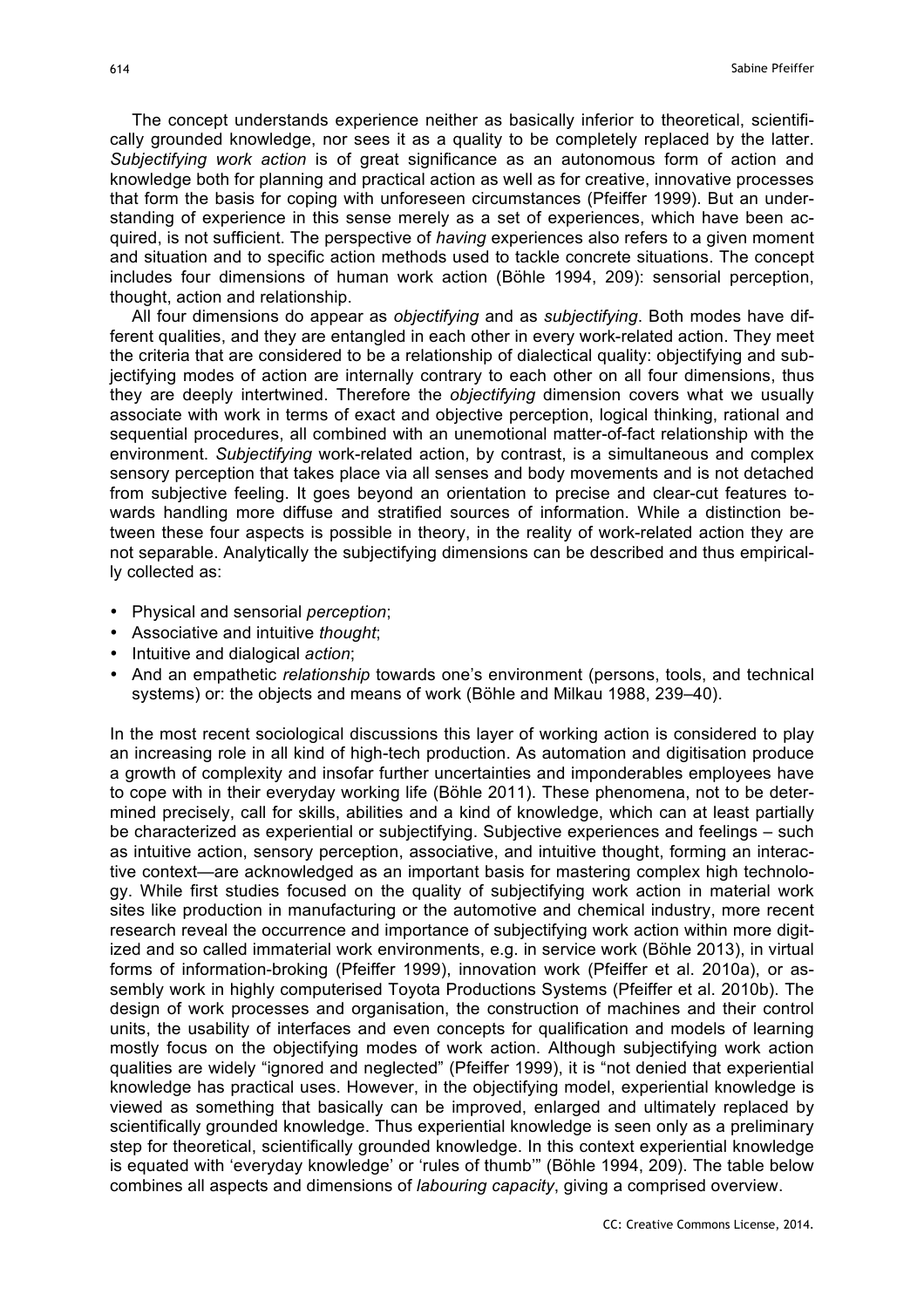| Digitalisation takes effect on                                                                                                                                                    |                                                                                                                                  |                                                                                                                                                                                                                                                  |                                                  |
|-----------------------------------------------------------------------------------------------------------------------------------------------------------------------------------|----------------------------------------------------------------------------------------------------------------------------------|--------------------------------------------------------------------------------------------------------------------------------------------------------------------------------------------------------------------------------------------------|--------------------------------------------------|
| Societal division of labour                                                                                                                                                       | <b>Working subject</b>                                                                                                           |                                                                                                                                                                                                                                                  |                                                  |
|                                                                                                                                                                                   | Exchange-value side                                                                                                              | Use-value side                                                                                                                                                                                                                                   |                                                  |
| Organisation of work                                                                                                                                                              | Labour power                                                                                                                     | Labouring capacity                                                                                                                                                                                                                               | Analytical<br>dimensions                         |
| Object of work / instruments of work $-$ (immaterial) materiality<br>Work action – (non physical) corporeality                                                                    |                                                                                                                                  |                                                                                                                                                                                                                                                  | Empirical<br>dimensions                          |
| Company organisation<br>Internal and inter-firm<br>cooperation<br>Local / global<br>٠<br>• Value chain formations<br>Production systems<br>$\bullet$<br>Re-engineering<br>$\cdot$ | Formal qualifications<br>٠<br>Performance/control<br>Employment<br>٠<br>Subsumption<br>Objectifying work action<br>٠<br>$\cdots$ | <b>Experiential skills</b><br>Individual modes of<br>action<br>Capabilities and experi-<br>ence<br>Autonomy<br>٠<br>Subjectifying work action<br>Sediment of biographical<br>experiences<br>Non-objectifiable genu-<br>ine living knowledge<br>٠ | Empirical<br>manifestations                      |
|                                                                                                                                                                                   | Formalised, objectified<br>scientific-based knowledge                                                                            | Objectifiable parts of living<br>knowledge                                                                                                                                                                                                       | Transformative<br>dynamics within<br>the subject |

Table 1: Analytical concept of labouring capacity

## **4. Conclusion: Labouring Capacity in Digital Times**

Humans develop *labouring capacity* constantly through their life course, applying subjectifying action to all environments they encounter and embracing all dimensions of reality in their every-day life within and beyond what we today call the work place. Hence, *labouring capacity* is not only historically concrete but always more than a unique situation, a single task or a specific job demands to adopt. This fact and the embodied and immanent qualitative nature of *labouring capacity* makes it a potentially interminable well for creativity, out of the ordinary solutions, and ad hoc improvisation—a truly genuine potential of our species-being, not at all reserved for the so-called creative class (Florida 2012). Labouring capacity could be seen as a human potential that capitalism relies on without understanding it, exploits it without being able to quantify, and neglects even when economic logic thrives to unfold it (Pfeiffer 2014).

The specific nature of subjectifying abilities, and the deeply embodied thus dynamically adopting core of *labouring capacity* make this ability not only resistant to automation but also specifically relevant for coping with complexities that arise with every new level of automation. We see these developments not only in environments of material production (Böhle 1994 and 2011; Pfeiffer et al. 2010b), but also in mere digital forms of automation (Pfeiffer 1999). Recently we see an arising debate on what I would call *automation 4.0*, discussing new ICT usage scenarios and their potential for changing work, economy and society for the better or the worse. Intelligent algorithms combined with embedded systems, cloud availability and Big Data challenge our perspective on the human-machine interaction and the question whether we face a new division of labour (Levy and Murnane 2005) beyond today's state of the art computation (Brynjolfsson and Hitt 2000; Brynjolfsson and McAfee 2014). From the perspective of *labouring capacity* there is no doubt that new forms of human-machine interaction will arise in the years to come; there will be new levels and a not known before quality of digital automation. But we will see new phenomena of the good old productivity paradox (Brynjolfsson 1993; Aral et al. 2012). And, we will also see accordingly developed *labouring capacity*, necessarily applied and expressed in this highly complex environment of more and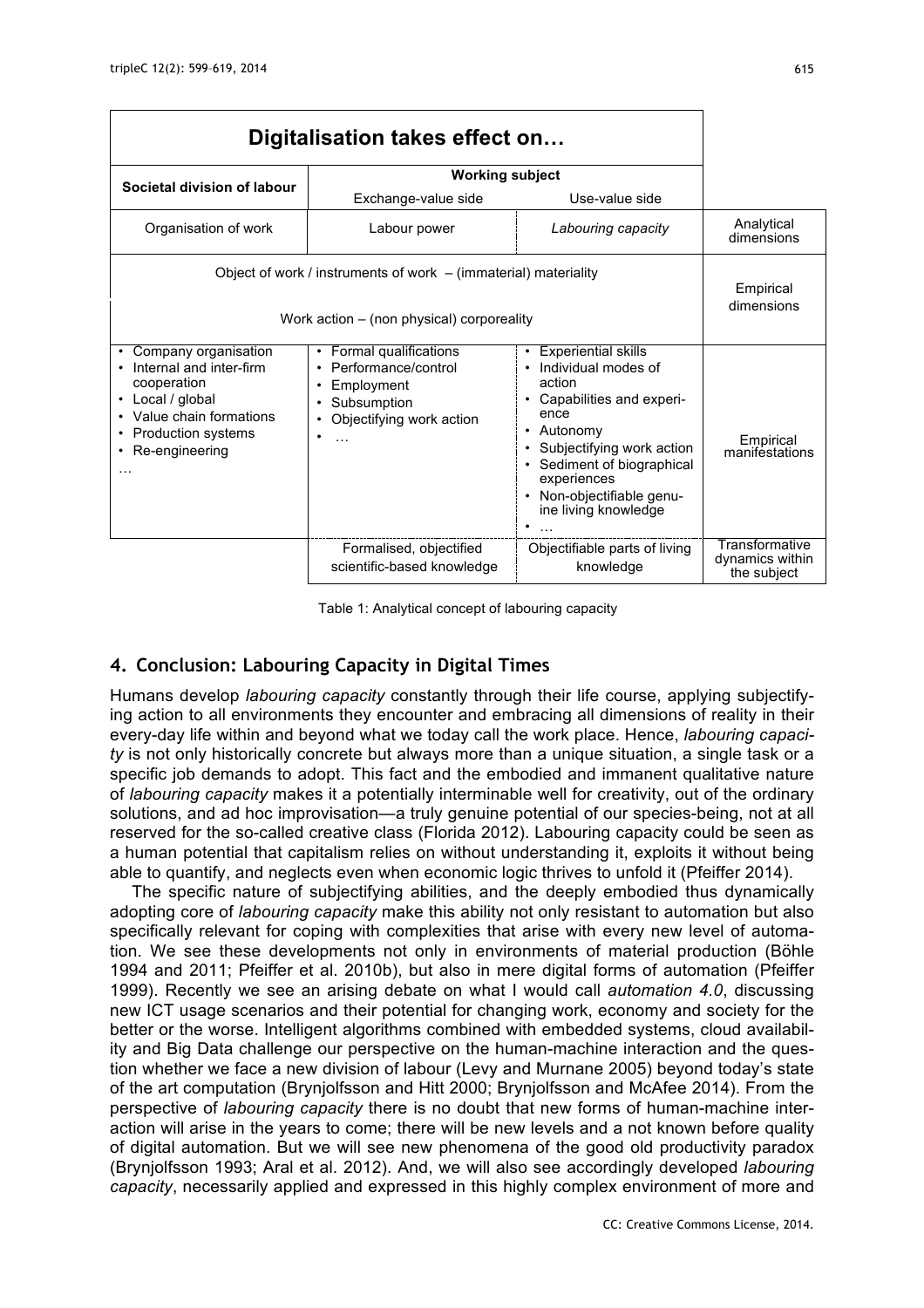more layers of digitally objectified labour. *Labouring capacity* is so much an indispensable quality the more realms of everyday life are object to economical abstractification. Hence in the light of future developments of automation 4.0 *labouring capacity* more than ever will prove its analytical worth for critical analysis of digital capitalism.

When *labouring capacity* is taken to the utmost and the potential of this capacity is always more than is ever demanded of the individual in a particular stage of life and historical setting, the change of perspective toward what Negt and Kluge call the abandoned and marginal that is not yet filled up with analytical work alone is a critique (Negt and Kluge 1993b, 93). Lefebvre argues congenially:

Everyday life, in a sense residual, defined by 'what is left over' after all distinct, superior, specialized, structured activities have been singled out by analysis, must be defined as a totality. Considered in their specialization and their technicality, superior activities leave a 'technical vacuum' between one another, which is filled up by everyday life. Everyday life is profoundly related to all activities, and encompasses them with all their differences and their conflicts; it is their meeting place, their bond, their common ground. And it is in everyday life that the sum total of relations which make the human—and every human being—a whole takes its shape and its form. In it are expressed and fulfilled those relations which bring into play the totality of the real, albeit in a certain manner which is always partial and incomplete: friendship, comradeship, love, the need to communicate, play, etc. The substance of everyday life—'human raw material' in its simplicity and richness pierces through all alienation and establishes 'disalienation'. If we take the words 'human nature' dialectically and in their full meaning, we may say that the critique of everyday life studies human nature in its concreteness (Lefebvre 1991, 97).

While Lefebvre here aims at everyday life beyond capitalistic labour but nonetheless determined by its societal texture (e.g. leisure time, city life), Negt and Kluge (1993) in *Geschichte und Eigensinn* plead for an analytical acknowledgement of the non-commoditised qualities *within* capitalistic labour. *While labouring capacity can be understood as the theoretical dimension to analytically embrace these dialectically contrary qualities, subjectifying work action serves as the appropriate concept to grasp its phenomenon empirically*.

In attempting to develop *labouring capacity* as dialectical counterpart to labour power inherent in the subject as a key analytical level for digitised work. I hope to have contributed something to the critical perspective on digitized work. Beyond this, *labouring capacity*, through the empirical phenomenal levels introduced, is an empirically recordable and operationable category which, through its conceptually designed look at the living and not fully subsumable 'other,' opens sociological analysis up again to an emancipation-oriented perspective geared toward manoeuvring autonomy. In the more general version of *labouring capacity* developed here, which does not limit its emergence to a specific social sphere beyond paid labour, it should become feasible simultaneously to dock the concept of *labouring capacity* as a current, operationable category for research within and outside paid labour. Even if the analytical concept presented here is deliberately limited to the labour sociological perspective and hence to the capture of (digitised) labour, the *labour capacity* category could, through the use-value oriented empirical phenomenal level, prove itself in application both to the employment as well as the private sphere—but even more so in the grey area of various boundary-dissolving processes shifting back and forth between these poles. There is no one *labouring capacity*, there is instead an infinite number of manifestations of *labouring capacity*. From the labour sociological viewpoint, *labouring capacity* appears as the category that makes the state and evolution of work quantitatively capturable. The (re)discovery of *labouring capacity* therefore readily suggests itself as an operationable and hence useful analytical category for social research, particularly in an era when work is undergoing dynamic qualitative change by digitisation.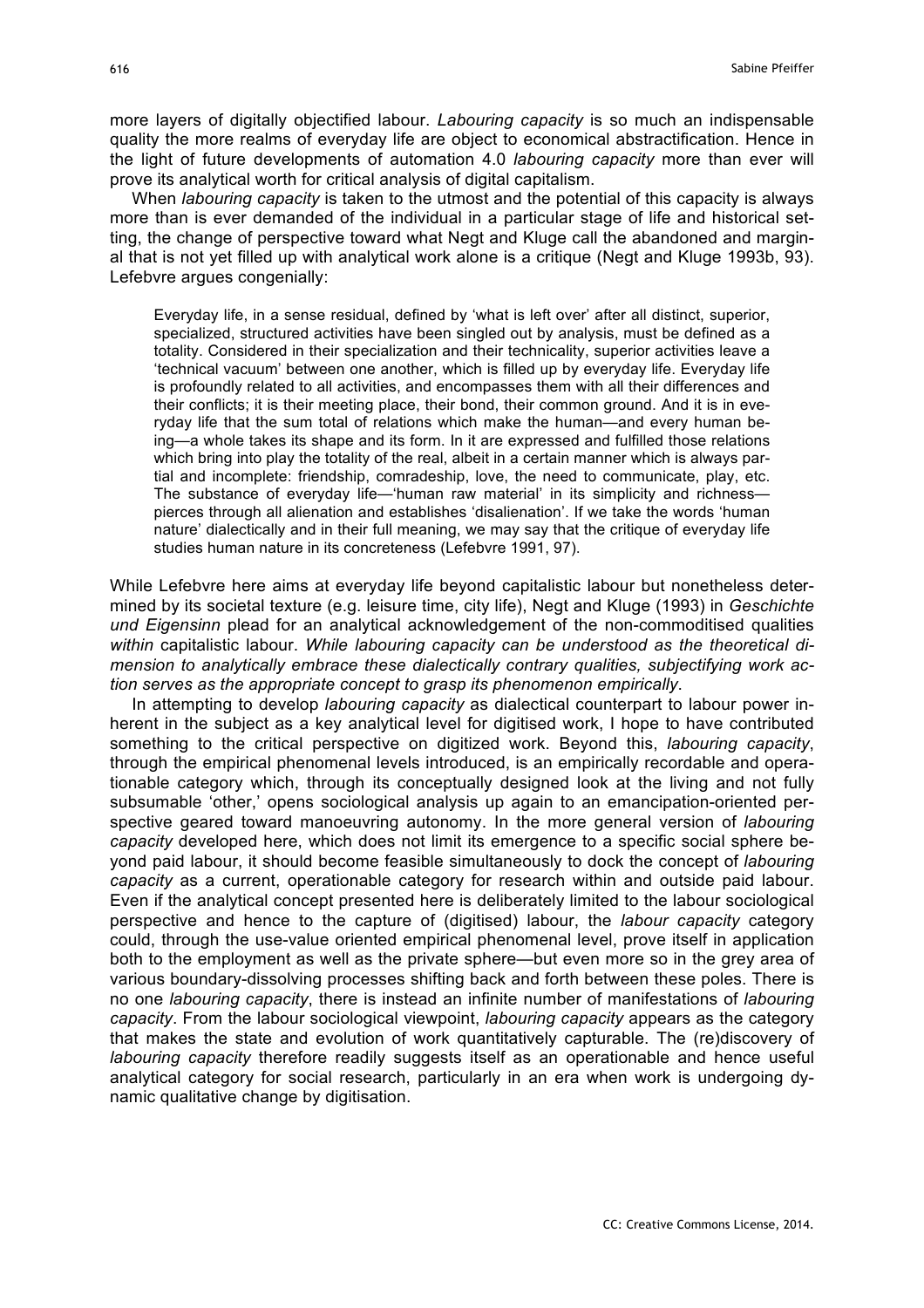#### **References**

- Abelson, Hal, Ken Ledeen, and Harry Lewis. 2008. *Blown to Bits: Your Life, Liberty, and Happiness After the Digital Explosion*. Upper Saddle River: Addison Wesley.
- Aral, Sinan, Erik Brynjolfsson, and Marshall van Alstyne. 2012. Information, Technology and Information Worker Productivity. *Information Systems Research Journal* (3). Accessed April 4, 2014 http://archive.nyu.edu/bitstream/2451/27758/2/CPP-10-06.pdf
- Arendt, Hannah. 1998. *The Human Condition*. Chicago River: University of Chicago Press.
- Böhle, Fritz. 1994. Relevance of Experience-based Work in Modern Processes. *AI & Society. Journal of Human Centered Systems and Machine Intelligence* 8 (3): 207–215.
- Böhle, Fritz. 2013. 'Subjectifying Action' as a Specific Mode of Working With Customers. In *Customers At Work—New Perspectives on Interactive Service Work*, edited by Wolfgang Dunkel and Frank Kleemann, 149–74. Basingstoke Yorkork: Palgrave Macmillanago Press.
- Böhle, Fritz and Brigitte Milkau. 1988. Computerised Manufacturing and Empirical Knowledge. *AI & Society. Journal of Human Centered Systems and Machine Intelligence* 2: 235–243.
- Böhle, Fritz. 2011. Management of Uncertainty. A Blind Spot in the Promotion of Innovations. In *Enabling Innovation. Innovative Capability—German and International Views*, edited by Sabina Jeschke, Ingrid Isenhardt, Frank Hees and Sven Tantrow, 17–30. Berlin, Heidelberg: Springer.
- Bottomore, Tom, Laurence Harris, V. G. Kiernan and Ralph Miliband. 1998. *A Dictionary of Marxist Thought*. Oxford, Malden: Blackwell.
- Brynjolfsson, Erik. 1993. The Productivity Paradox of Information. *Communications of the Association for Computing Manufacturing* 36 (12): 67–77.
- Brynjolfsson, Erik and Lorin M. Hitt. 2000. Beyond Computation: Information Technology, Organizational Transformation and Business Performance. *Journal of Economic Perspectives* 14 (4): 23–48.
- Brynjolfsson, Erik and Andrew McAfee. 2014. *The Second Machine Age: Work, Progress, and Prosperity in a Time of Brilliant Technologies*. New York, London: W. W. Norton & Co.
- Caldwell, John T. 2009. Hive-sourcing is the New Out-sourcing: Studying Old (industrial) Labor Habits in New (consumer) Labor Clothes. *Cinema Journal* 49 (1): 160–167.
- Castells, Manuelegri, Antonio. 2000. *The Rise of the Network Society: Economy, Society and Culture*. Chichester: Wiley-Blackwell.
- Douai, Adolph. 1887. Labor and Work: Labor is the Enemy of Human Dignity. *Workmen's Advocatecetions and Society* 3 (17): 1–2.
- Engels, Friedrich. 1885. How Not to Translate Marx. Accessed January 4, 2014. http://www.marxists.org/archive/marx/works/1885/11/translating-marx.htm
- Engels, Friedrich. 1975. Wie man Marx nicht übersetzen sollte. MEW Bd. 21. Acessed January 4, 2014. http://www.mlwerke.de/me/me21/me21\_229.htm
- Florida, Richard. 2012. *The Rise of the Creative Class Revisited*. Philadelphia: Basic.
- Fuchs, Christian 2011. The Contemporary World Wide Web: Social Medium or New Space of Accumulation? In *The Political Economies of Media. the Transformation of the Global Media Industries*, edited by Dwayn Winseck and Da Yong Jin. London: Bloomsbury Publishing PLC, 201–220.
- Fuchs, Christian. 2013. Capitalism or Information Society? The Fundamental Question of the Present Structure of Society. *European Journal of Social Theory* 16 (4): 413–434.
- Fuchs, Christianh. 2012. Dallas Smythe Today the Audience Commodity, the Digital Labour Debate, Marxist Political Economy and Critical Theory. Prolegomena to a Digital Labour Theory of Value. *tripleC. Journal for a Global Sustainable Information Society* 10 (2): 692–740.
- Fuchs, Christian and Sebastian Sevignani. 2013. What is Digital Labour? What is Digital Work? What's Their Difference? and Why Do These Questions Matter for Understanding Social Media? Digital Labour Theory of Value. *tripleC. Journal for a Global Sustainable Information Society* 11 (2): 237–293.
- Fuchs, Christian. 2012. Class and the Exploitation on the Internet. In *Digital Labor: the Internet as Playground and Factory*, edited by Trebor Scholz and Da Yong Jin, 211–224. New York, Oxon: Routledge.
- Gulli, Bruno. 2006. *Labor of Fire: the Ontology of Labor Between Economy and Culture Socialism*. Philadelphia: Temple University Press.
- Hardt, Michael and Antonio Negri. 2000. *Empire*. Cambridge: Harvard University Press.
- Hardt, Michael and Antonio Negri. 2009. *Commonwealth*. Cambridge: Harvard University Press.
- Huws, Ursula. 1999. Material World: the Myth of the Weightless Economy. *Socialist Register* 35: 29– 55.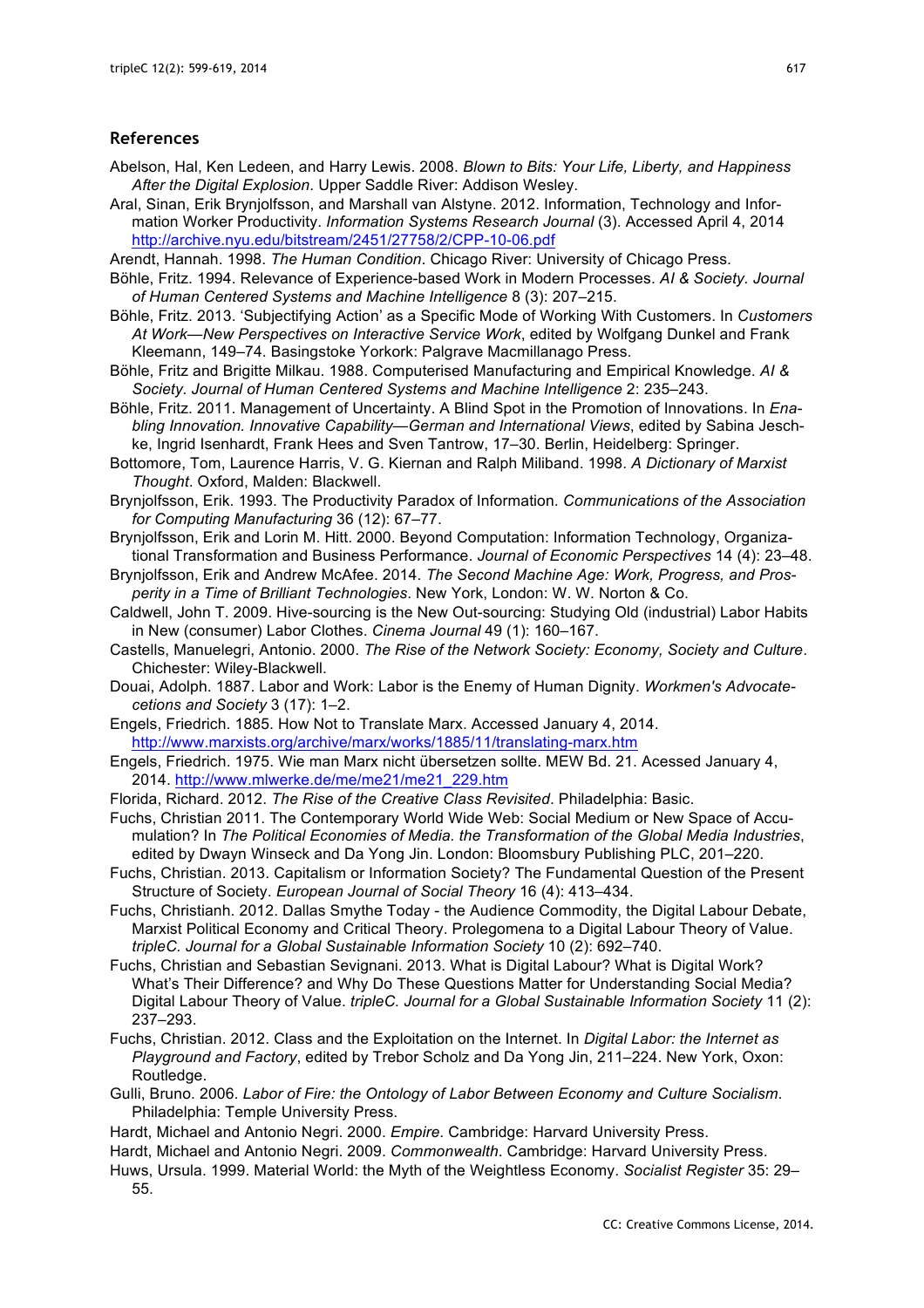- Huws, Ursula. 2014. The Underpinnings of Class in the Digital Age: Living, Labour and Value. *Socialist Register* 50 (1).
- Hyde, Lewis. 2007. *The Gift: Creativity and the Artist in the Modern World*. New York, Toronto: Vintage.
- Israel, Joachim. 1979. *Language of Dialectics and the Dialectics of Language*. Copenhagen: Munksgaard.
- Jameson, Frederic. 1988. On Negt and Kluge. *October* 46: 151–177.
- Lash, Scott. 2002. *Critique of Information*. London, Thousands Oaks, New Delhi: Sage.
- Lash, Scott. 1984. *The Militant Worker. Class and Radicalism in France and America*. Cranbury, NJ: Associated University Press.
- Lefebvre, Henri. 1991. *Critique of Everyday Life. Vol. 1*. London, New York: Verso.
- Levy, Frank and Richard J. Murnane (2005). *The New Division of Labor: How Computers are Creating the Next Job Market*. Princeton, Oxfordshire: Russell Sage.
- Marcuse, Herbert. 1973. On the Philosophical Foundation of the Concept of Labor in Economics. *Telos* (16): 9–37.
- Marx, Karl. 1842. Proceedings of the Sixth Rhine Province Assembly. First Article. Debates on Freedom of the Press and Publication of the Proceedings of the Assembly of the Estates. MECW Vol. 1. Accessed January 4, 2014. http://www.marxists.org/archive/marx/works/cw/volume01/index.htm
- Marx, Karl. 1844. Economic and Philosophical Manuscripts of 1844. MECW Vol. 3. Accessed January 4, 2014. http://www.marxists.org/archive/marx/works/cw/volume03/index.htm
- Marx, Karl. 1845. Theses on Feuerbach. MECW Vol. 5. Accessed January 4, 2014. http://www.marxists.org/archive/marx/works/1845/theses/original.htm
- Marx, Karl. 1857. (*Grundrisse)* Outlines of the Critique of Political Economy. Accessed January 4, 2014. http://www.marxists.org/archive/marx/works/1857/grundrisse/
- Marx, Karl. 1859. Economic Manuscripts of 1857-58 (Second Part of the Grundrisse and the Contribution to the Critique of Political Economy 1859), MECW Vol. 29. Accessed January 4, 2014. http://www.marxists.org/archive/marx/works/cw/volume29/index.htm
- Marx, Karl. 1887. Capital I. A Critique of Political Economy. MECW Vol. 35. Accessed January 4, 2014. http://www.marxists.org/archive/marx/works/cw/volume29/index.htm
- Marx, Karl. 1993. *Grundrisse. Outlines of the Critique of Political Economy*. London, New York: Penguin.
- Musto, Marcello. 2008. *Karl Marx's Grundrisse: Foundations of the Critique of Political Economy 150 Years Later.* London, New York: Routledge.
- Negri, Antonio. 1991. *Marx Beyond Marx: Lessons on the Grundrisse*. New York, London: Autonomedia.
- Negt, Oskar and Alexander Kluge. 1993a. *Public Sphere and Experience: Toward an Analysis of the Bourgeois and Proletarian Public Sphere*. Minneapolis: University of Minnesota Press.
- Negt, Oskar, and Alexander Kluge. 1993b. *Geschichte und Eigensinn. Bd. 1: Entstehung der Industriellen Disziplin aus Trennung und Enteignung.* Frankfurt: Suhrkamp.
- Pfeiffer, Sabine. 1999. Ignored and Neglected—Work in Cybersociety. In *Exploring Cybersociety. Social, Political, Economic and Cultural Issues, Vol. 2*, edited by John Armitage and Joan Roberts. Newcastle: University of Northumbrian.
- Pfeiffer, Sabine. 2004. *Arbeitsvermögen. Ein Schlüssel zur Analyse (reflexiver) Informatisierung.* Wiesbaden: VS Verlag für Sozialwissenschaften.
- Pfeiffer, Sabine. 2013. Web, Value and Labour. *Work Organisation, Labour and Globalisation* 7 (1): 12–30.
- Pfeiffer, Sabine. 2014. Social Media in Organizations: Fostering Creativity and Communication— Changing Culture in the Process. In *Communication, Culture and Creativity: Reframing the Relations of Media, Knowledge, and Innovation in Society* by Hubert Knoblauch, Mark Jacobs and René, 247–266. Frankfurt, Berlin, New York: Lang.
- Pfeiffer, Sabine, Petra Schütt and Daniela Wühr. 2010a. Innovation, Market, Networks— Interdependencies, Synergies and Contradictions in Technical Innovation Processes. In *Markets as Networks*, edited by Tanya Chavdarova, Petya Slavova and Svetla Stoeva, 165–180. Sofia: St. Kliment University Press.
- Pfeiffer, Sabine, Petra Schütt, and Daniela Wühr. 2010b. Standardization of Production and Development Processes—Blessing or Curse? in Technical Innovation Processes. In *Sixteenth International Working Seminar on Production Economics*, edited by Robert W. Grubbström and Hans H. Hinterhuber, 411–422. Innsbruck.